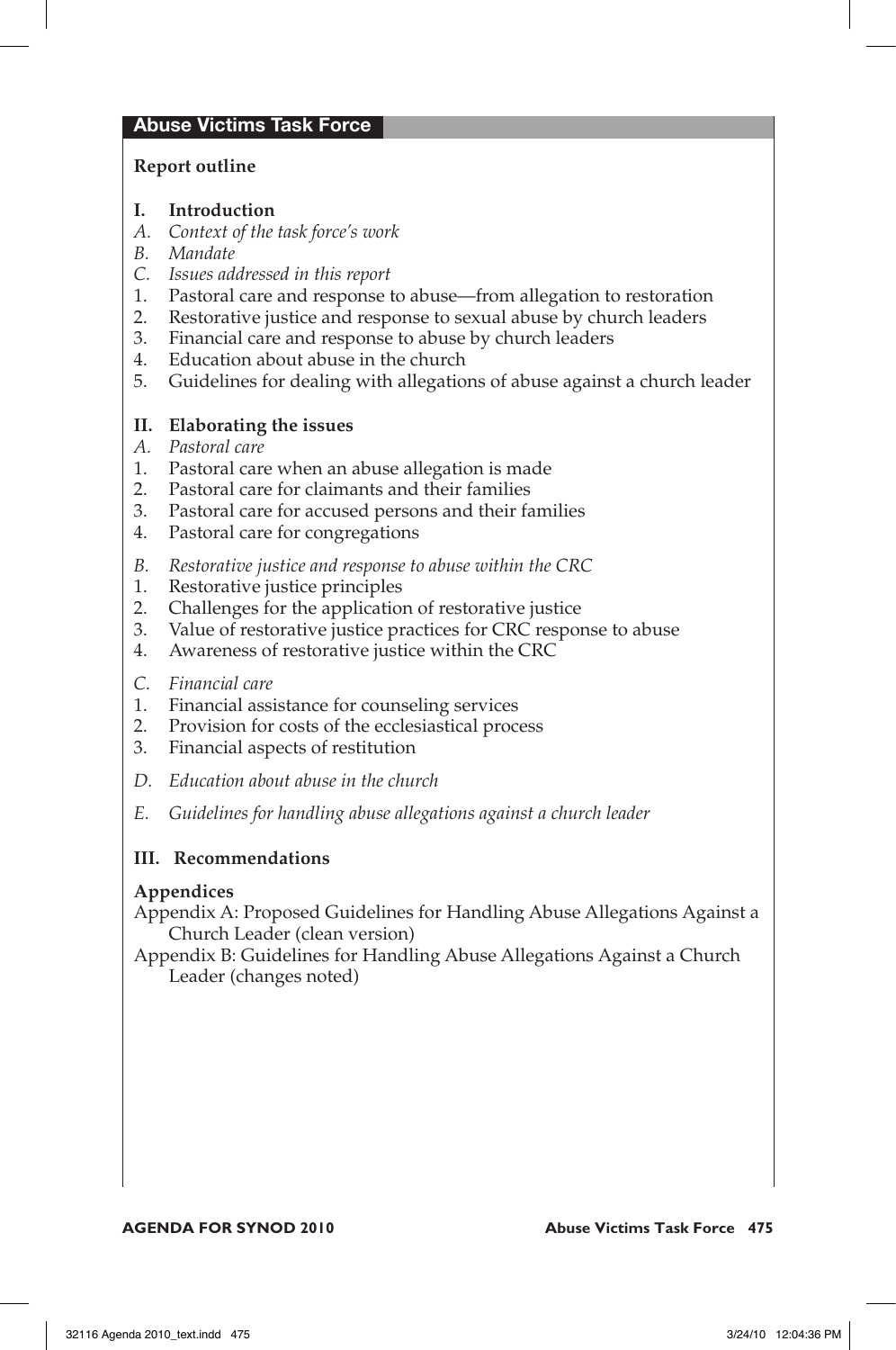#### **I. Introduction**

#### *A. Context of the task force's work*

For most members of the CRC, the local congregation is our community. It is *our* community of believers—our corner of Christ's body on earth. It elicits feelings of love and loyalty in us, including attachment to our church leaders, who are a vital part of the community. When a church leader is accused of misconduct or abuse, community and personal stability are deeply shaken. We do not want to believe it, and we often do not know what to do. We feel close to the church leader, who is often well-liked and has contributed to the growth and vitality of the congregation. We often dissipate some of our denial and confusion by blaming the victim for bringing forward an allegation that a respected church leader is involved in sexual misconduct. A near-universal response is a desire to make the problem go away as quickly and quietly as possible.

As a community of Christ's body, however, we must seek justice and mercy; we must seek the path of love for all parties. This is not easy. Each situation is complicated and emotional. The pain is deep. The effects for the claimant, the accused, and the congregation can be life changing.

And so, together, in the larger community of the denomination, members of the CRC have searched for ways to prevent abuse in the church and to respond effectively to allegations of misconduct by church leaders. The CRC showed leadership among North American denominations by forming the Office of Abuse Prevention in 1994, in response to a comprehensive study of abuse within our own denomination. Now named the Safe Church Ministry, the office helps congregations develop abuse prevention policies and practices; it facilitates the formation of classical safe church teams; it provides educational resources; and it has developed guidelines for responding to allegations of church leader misconduct.

From the beginning, the CRC officially recognized that sexual misconduct by a church leader, particularly by a pastor, always represents an abuse of power and authority; consistent implementation of this understanding, however, in action and in attitudes, remains a challenge. The report to Synod 1994 from the Synodical Committee on Abuse Prevention stated that "abuse by people in positions of leadership is always abuse of power. There is always a differential in power between the abuser and the victim" (*Agenda for Synod 1994*, p. 147). The following year Synod 1995 approved "Guidelines for Ministerial Personnel in Their Interpersonal Relationships." These guidelines unequivocally placed responsibility for proper relationship boundaries on ministerial personnel.

Abuse committed by ministerial personnel is always abuse of the authority committed to them by the church, as well as a serious betrayal of trust essentially assigned to ministerial personnel by those who need pastoral care and spiritual direction. . . . To abuse that authority and to violate that trust are a breach of ministerial responsibility that disregards a person's dignity in a setting of unequal power at a time of vulnerability. . . . Furthermore, sexual contact between parishioner and ministerial personnel is always abuse because of the authority entrusted to leaders. . . . The responsibility to assure that no abusive behavior takes place always belongs to ministerial personnel. The consent of the other person is never a justification, nor is the provocation by another person a defense for abuse.

(*Agenda for Synod 1995*, pp. 555-56)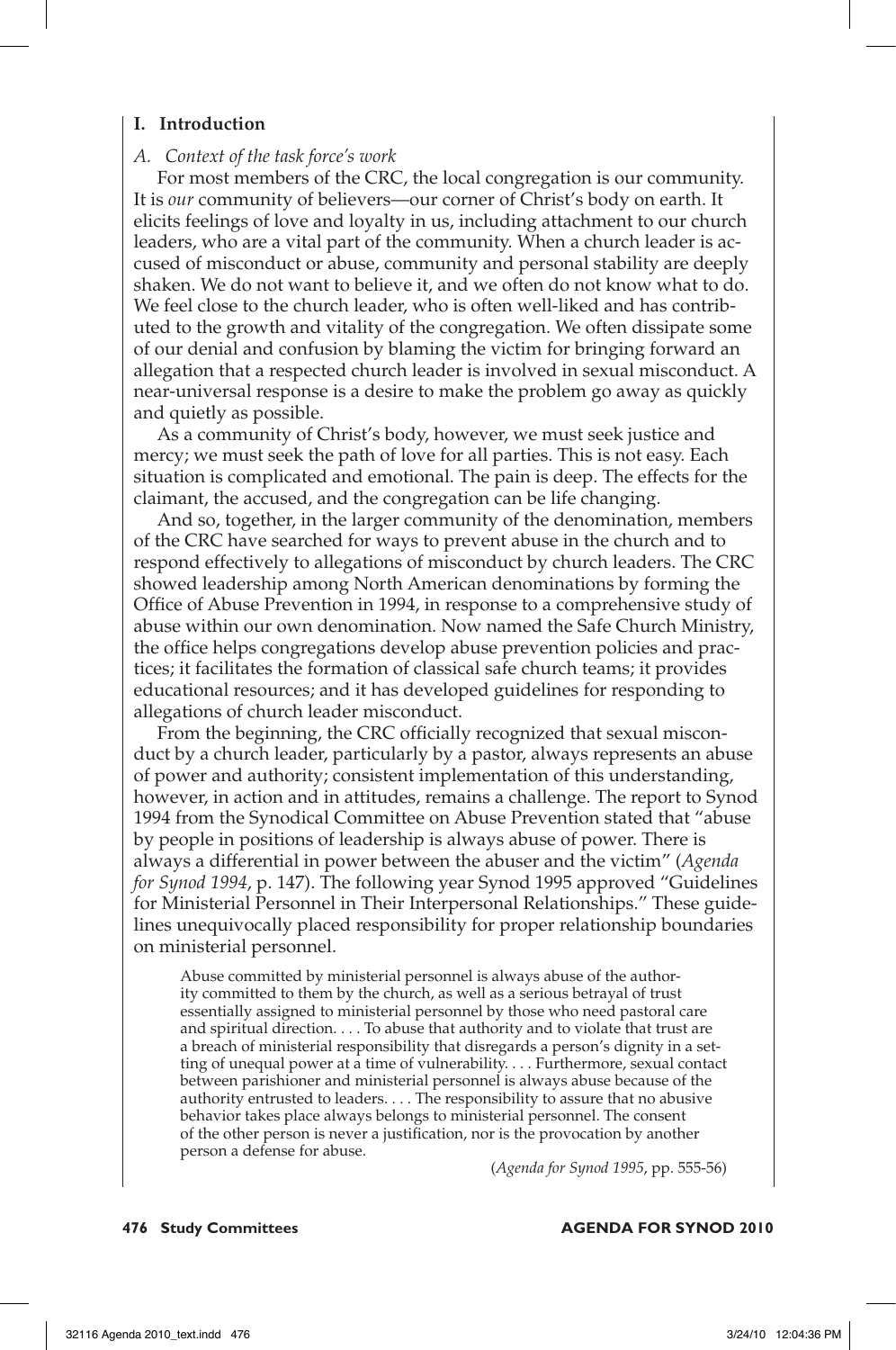Abuse of authority and power through sexual misconduct harms not only the victim but also the church. As stated in the first abuse study report presented to Synod 1992, "Abuse by clergy undermines the credibility of the ministerial profession and ultimately of the gospel itself. Prevention of such abuse and appropriate discipline for its occurrence are of paramount importance for the health of the church" (*Agenda for Synod 1992*, p. 352). The understanding of sexual misconduct by ministerial staff as an abuse of power remains as important and valid today as nearly two decades ago when synod received that first report.

Over the years the Christian Reformed Church learned that sexual abuse by church leaders occurs more often than we want to believe. We also learned that victims struggle for years or a lifetime to regain a sense of hopefulness and peace within the body of Christ. Regrettably, many victims leave the church.

Building on what we have learned, we continue the search for more effective pastoral responses that demonstrate justice and mercy through love and healing toward the victim, the offender, their families, and their congregations. This report is one more step toward bringing Christ's love and restoration to those individuals and communities confronted with an allegation of abuse by a church leader.

#### *B. Mandate*

Synod 2006 was confronted with a difficult situation. Mr. Wesley Heersink, who as a child was sexually abused by a youth ministry worker, brought an appeal to the Judicial Code Committee based on his claim that the accused person's church had inadequately responded to his request for pastoral care. Mr. Heersink further claimed that classis also failed to acknowledge the church's inadequate response. His appeal was an attempt to bring attention to the plight of other victims of abuse within the CRC, as well as to his own case.

The Judicial Code Committee did not sustain Mr. Heersink's appeal because the local church council had not violated or ignored existing CRC guidelines (*Acts of Synod 2006*, pp. 678-79). Both the Judicial Code Committee and Synod 2006 recognized the complexity of issues in providing pastoral care for those who have been victims of sexual abuse by church leaders. Therefore, synod adopted the recommendation from the Judicial Code Committee that a task force be appointed

to consider how best to respond to the underlying issues raised by Mr. Heersink's appeal: namely how the denomination ought to be responding, whether in financial terms or otherwise, to the very real consequences of sexual abuse in the lives of current and former members. . . .

(*Acts of Synod 2006*, p. 679)

Synod recognized that, as a community, we have not always dealt well with the consequences of misconduct by church leaders. We have not always been pastorally sensitive to victims and their families. The church community needs to confess its failure to consistently respond in redemptive love to the hurt and brokenness caused by actions of those entrusted to lead God's people. Seeking God's kingdom, the church seeks a better response to be an effective agent of healing, justice, and reconciliation. That response needs to include specific actions to improve our practice.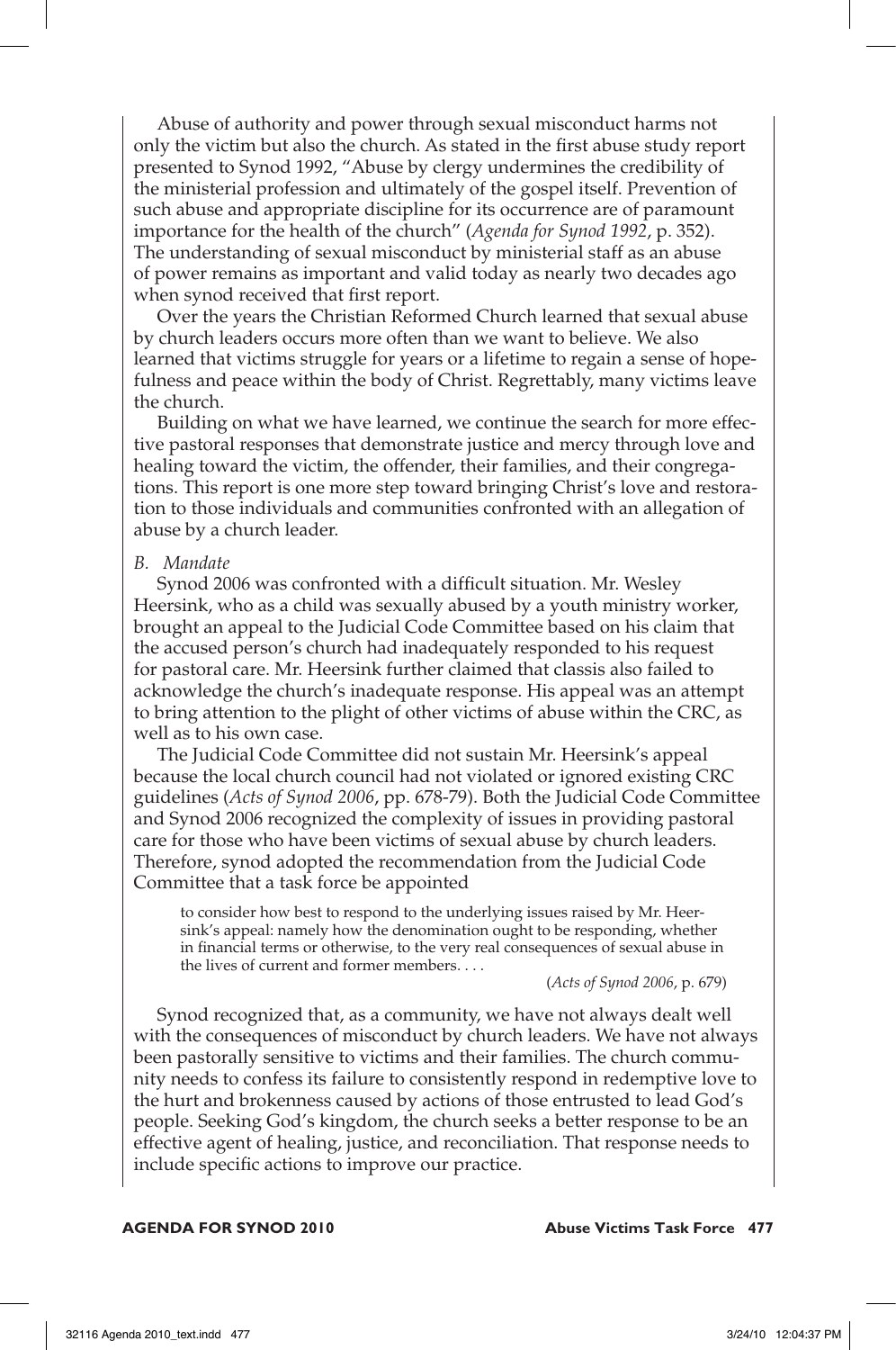Scripture commands responsible exercise of authority. James 3:1 states, "Not many of you should presume to be teachers, my brothers and sisters, because you know that we who teach will be judged more strictly" (TNIV). Paul instructs the church to "have nothing to do with the fruitless deeds of darkness, but rather expose them" (Eph. 5:11). Throughout Scripture God's people are also called to care for the weak, the poor, and the disenfranchised. The 1992 report to synod from the Committee to Study Abuse includes a detailed exploration of biblical-theological perspectives on family and social life. The 1992 report explains,

Even in their original context, the Old Testament laws to which Jesus refers existed less to protect the privileges of the strong than to guarantee justice for the weak. . . . The covenant code (Exod. 20:22-23:23) and the book of Deuteronomy contain specific legislation to ensure that the enslaved, the widowed, the orphaned, the poor, and the stranger are not exploited but instead are securely integrated into the economic and social life of Israel. To this list of vulnerable groups Jesus pointedly adds children, whose very vulnerability reflects the attitude required of anyone wishing to enter the kingdom of heaven (Matt. 18:1-5). No fewer than five times throughout the Gospels Jesus warns that these "little ones" (in the immediate context he means children, but the image also pertains to other easily exploited groups) are God's special concern. Of those who cause them to stumble, Jesus says, "It would be better for you if a great millstone were fastened around your neck and you were drowned in the sea" (Matt. 18:6).

(*Agenda for Synod 1992*, p. 332)

Abuse by church leaders violates both the specific commands and the heart of Scripture. Following Jesus, the church must firmly protect the vulnerable and seek justice for the wounded.

As directed by Synod 2006, the Board of Trustees (BOT) appointed an Abuse Victims Task Force. Their report was submitted to Synod 2008 by way of the BOT report to synod. Synod 2008 adopted the following recommendation from the advisory committee that reviewed the report:

b. That synod, with thanks to the task force for excellent work, refer the Abuse Victims Task Force Report back to the Board of Trustees for further refinement and to report to Synod 2010, with distribution to the churches by Fall 2009.

*Grounds:*

- 1) There has not been adequate time for councils, existing safe church teams, and other stakeholders to process this significant report.
- 2) There are issues that need more clarification (such as but not limited to insurance issues, legal language, legal representation, more focus on healing, relationship of ecclesiastical process and judicial review, how and at what point restorative justice can be implemented, cultural considerations).
- 3) The report must be carefully reviewed by people with expertise in several fields before it comes to the churches.
- c. That synod encourage the Board of Trustees to continue to use the expertise of the Abuse Victims Task Force and the Office of Abuse Prevention in refining the report.

(*Acts of Synod 2008*, p. 480-81)

After Synod 2008, the BOT reconstituted the task force to refine the report and consult with relevant stakeholders, in keeping with synod's direction.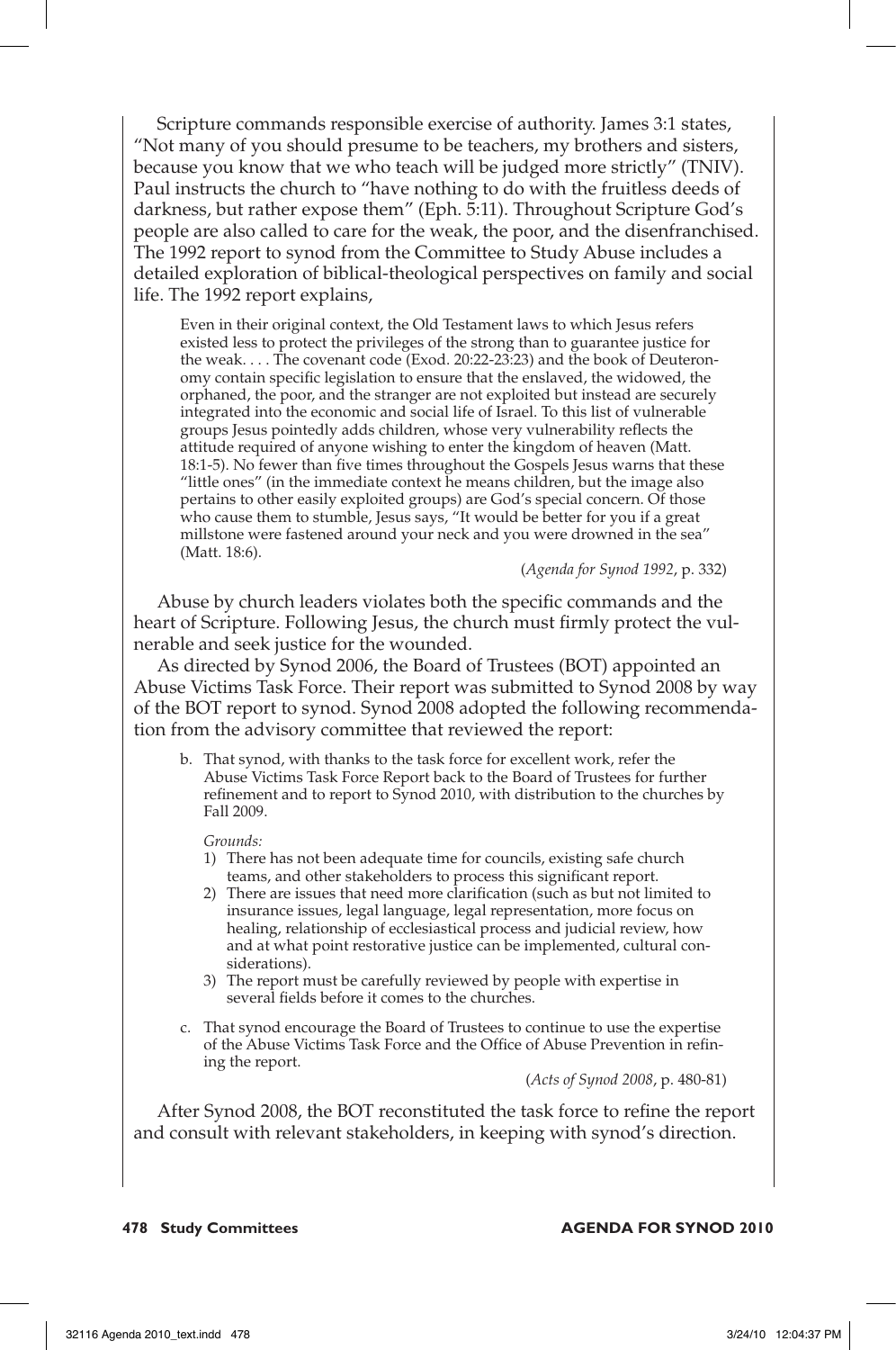## *C. Issues addressed in this report*

The 2006 task force examined current practices, gathered information from people who were victims of abuse, corresponded with other denominations about their policies, and met with various experts. Communication from some victims showed that, like Mr. Heersink, others have experienced pain because of the way the church community responded when they brought forward claims of church leader misconduct. The task force sifted through the many issues and analyzed options for improvement. Time constraints prevented outside review of the draft report before submission to Synod 2008.

The 2008 task force began to refine the earlier work in October 2008. The task force researched the concerns identified by Synod 2008 and sought the advice of experts and stakeholders through consultation and comments regarding a draft report. Reviewers of a draft report included safe church team chairpersons, past claimants, insurance agents, legal counsel in Canada and the United States, restorative justice experts, the Office of Race Relations, the Advisory Committee to the Safe Church Ministry, and church polity experts. The responses from these individuals were considered in the revisions to the report.

The task force identified the following areas to improve how member churches in the CRC respond to abuse:

- 1. Pastoral care and response to abuse—from allegation to restoration Disclosure of allegations of sexual abuse by a church leader brings intense emotions for many parties. Congregations become polarized; the claimant and the accused may feel isolated and ostracized; the claimant's story is often minimized. Healing and restoration require pastoral care for the claimant, the accused, their families, and the congregation.
- 2. Restorative justice and response to sexual abuse by church leaders The denomination expressed commitment to restorative justice principles in 2005. Application of the principles in the context of abuse by church leaders raises questions that need to be addressed. While restorative justice principles should guide our pastoral care responses, specific restorative justice processes may be applicable in some cases of abuse by a church leader, but not in other cases*.*
- 3. Financial care and response to abuse by church leaders

Genuine pastoral care includes effectively addressing the financial costs that arise as a consequence of sexual abuse by church leaders. These financial costs fall into three areas: (1) the costs of counseling, (2) expenses related to participation in an ecclesiastical or synodically approved process, and (3) restitution as part of the healing process. Providing financial assistance raises questions regarding who should pay, assessing claims, and insurance policies.

4. Education about abuse in the church

Educational materials can equip church members and council members for their roles when an allegation of sexual abuse by a church leader arises.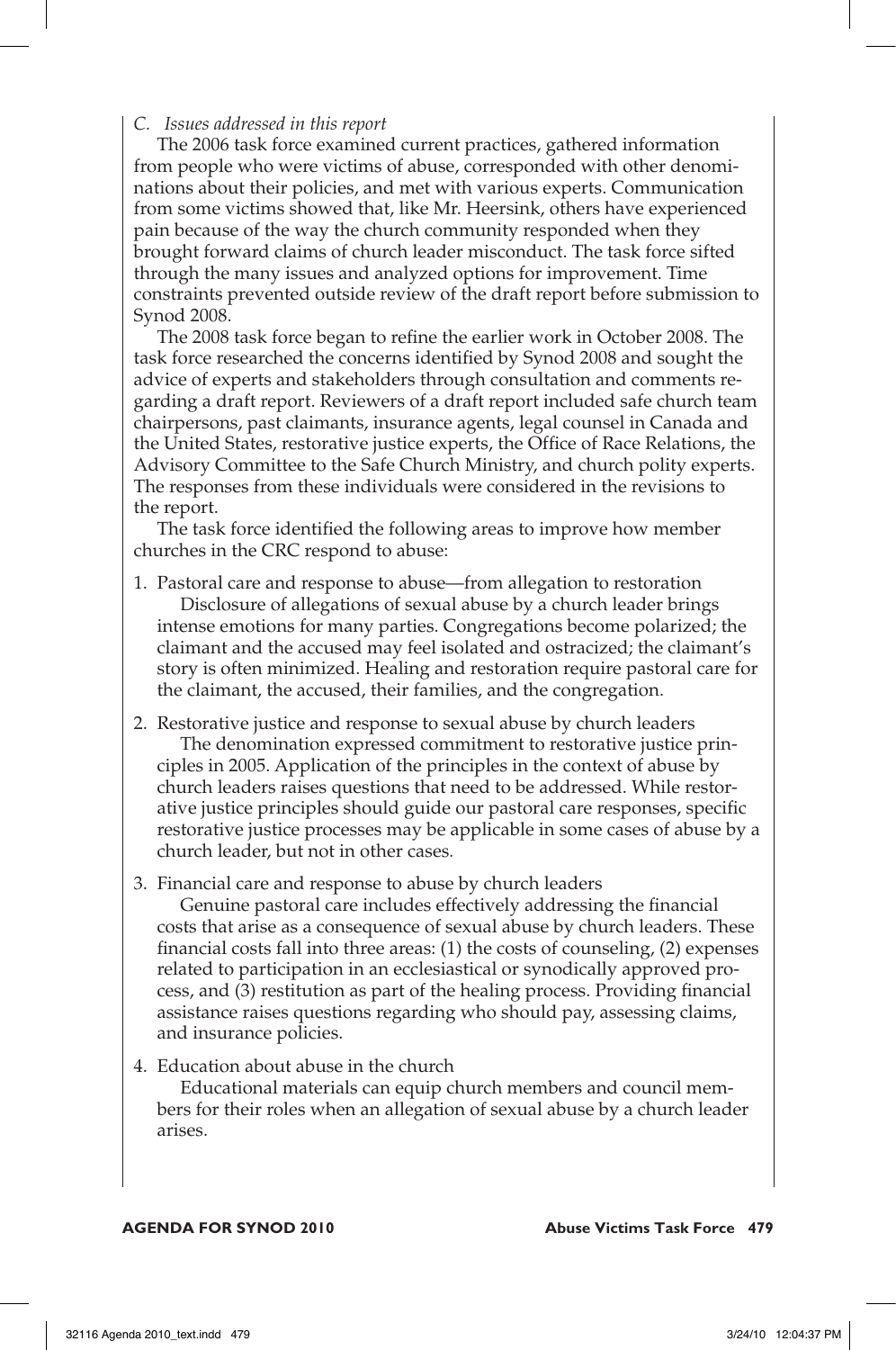5. Guidelines for dealing with allegations of abuse against a church leader The response to an allegation of sexual abuse by a church leader may include implementation of the advisory panel process, the current procedure approved by synod. The task force reviewed the advisory panel process with an eye to clarity, consistency, and helpfulness in responding to allegations of abuse.

## **II. Elaborating the issues**

## *A. Pastoral care*

The task force placed a notice in *The Banner* requesting input from those affected by abuse within the church. The task force is grateful for those who courageously reflected on past personal experiences for the benefit of others. The responses demonstrated a wide variety of situations that resulted in deep pain and harm. Respondents included adults who were abused by church leaders when they were children or teens, adults who experienced clergy sexual misconduct, and family members of children or teens abused by church leaders. Responses included suggestions regarding existing CRC processes. The task force also received suggestions from persons who were abused outside the church with regard to ways the church community could minister to them.

All the stories expressed deep and enduring pain. Many longed for more helpful pastoral care from their church communities. Their suggestions contributed to the ideas presented in this pastoral care section. In addition to experiential evidence, the task force gathered information from books, articles, and organizations that provide pastoral care in situations of abuse by church leaders.

Church communities need to be sources of healing and restoration, especially when the harm was done by someone in a position of church leadership. Claimants, whether children or adults, and their families need immediate and ongoing compassionate pastoral care. They need assurance of God's love for them and acceptance within the church community so that those who have been abused can heal from the damaging and unmerited abuse they experienced. The accused and their families also need ongoing compassionate pastoral care as they experience stress and disruption in their lives. And, finally, the local congregation needs care and assistance as it copes with difficult circumstances and community distress.

The following guidelines relate to pastoral care when allegations of sexual abuse against a church leader surface. These guidelines are not exhaustive. They remind churches of the importance of pastoral care and provide initial direction. More extensive information can be found on the Christian Reformed Church website under the Safe Church Ministry (www.crcna.org/ safechurch).

1. Pastoral care when an abuse allegation is made

An abuse allegation against a church leader is distressing for a church council. To ensure that pastoral needs are not inadvertently overlooked, councils should immediately appoint an individual or small group of wise and experienced pastoral care persons to develop and oversee the provision of pastoral care for each of the concerned parties—claimants, the accused, their families, and the congregation as a whole.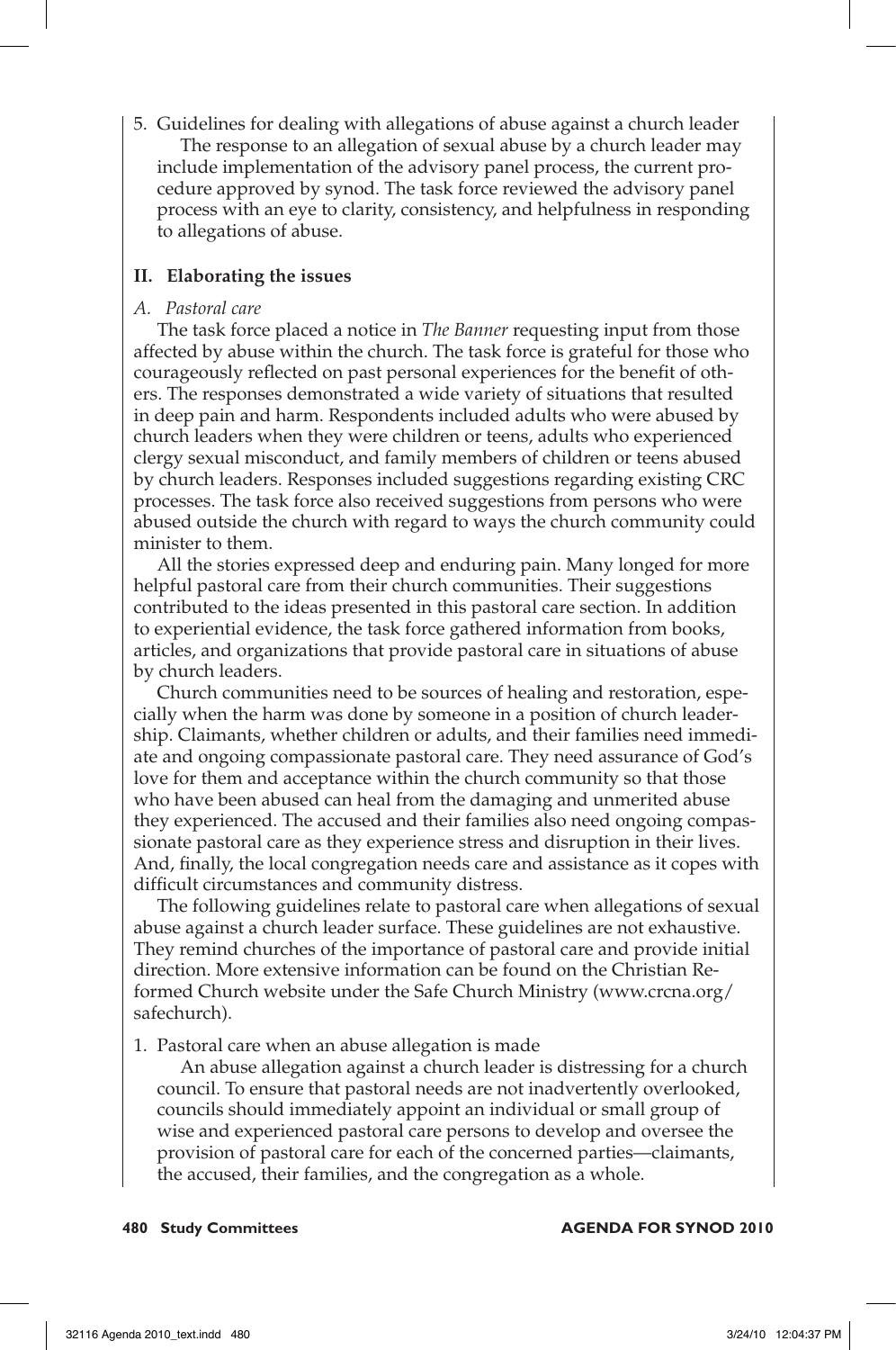2. Pastoral care for claimants and their families

Claimants and their families present a wide range of pastoral care needs. If the abuse occurred recently, they may feel shock, fear, and confusion. If the abuse occurred in the past, they may have been living for years with emotions such as hurt, sadness, anger, alienation from the church, and more. They may be unaware of church procedures for responding to allegations of abuse. Claimants need to be taken seriously and offered immediate compassionate support.

- a. Systems for support
	- Church leaders who are not part of the abuse allegation should contact the claimant and family, expressing willingness to take the complaint seriously. Church leaders should express sorrow that the claimant has this story to tell.
	- Support resources should be offered without waiting for requests from the claimant and family. The claimant and family's decisions regarding use of these resources should be respected and accepted. Support resources may include referral to Christian counseling, referral to a victim advocate, prayer, spiritual guidance, and up-to-date information regarding the response process to the abuse allegation.
	- Pastoral care includes attention to financial needs. As with other diaconal matters, the situation should be assessed and financial support provided for counseling or other needs emerging from the circumstances. Section II, C in this report provides additional information about financial issues.
	- b. Interactions with claimants and families

The following guidelines for interaction with claimants and their families are based on thoughtful suggestions from victims and families who have experienced abuse in the church context.

- Claimants and families need to be able to speak about their experiences and emotions without blame or shame. They need to know that others hear and understand their pain.
- Abuse situations raise many complicated spiritual questions. Claimants and families may desire assistance with the effects of abuse in their spiritual lives. Offer prayer and spiritual guidance to help them deal with their questions.
- Provide information to claimants about support services and options for redress available to them within the CRC.
- Whenever possible, allow claimants to make choices in the process following the abuse complaint. Respect their requests as far as possible. If appropriate, claimants will be offered the assistance of a trained victim advocate for assistance during a synodically approved process, but they may choose another person to be their advocate.
- Claimants and families benefit from close communication with those involved with the response process. Keep them informed about steps in the process, decisions made, and the outcomes of hearings. Responsibility for communication with the claimant and family should be assigned to a designated person. The victim advocate should also have access to this information.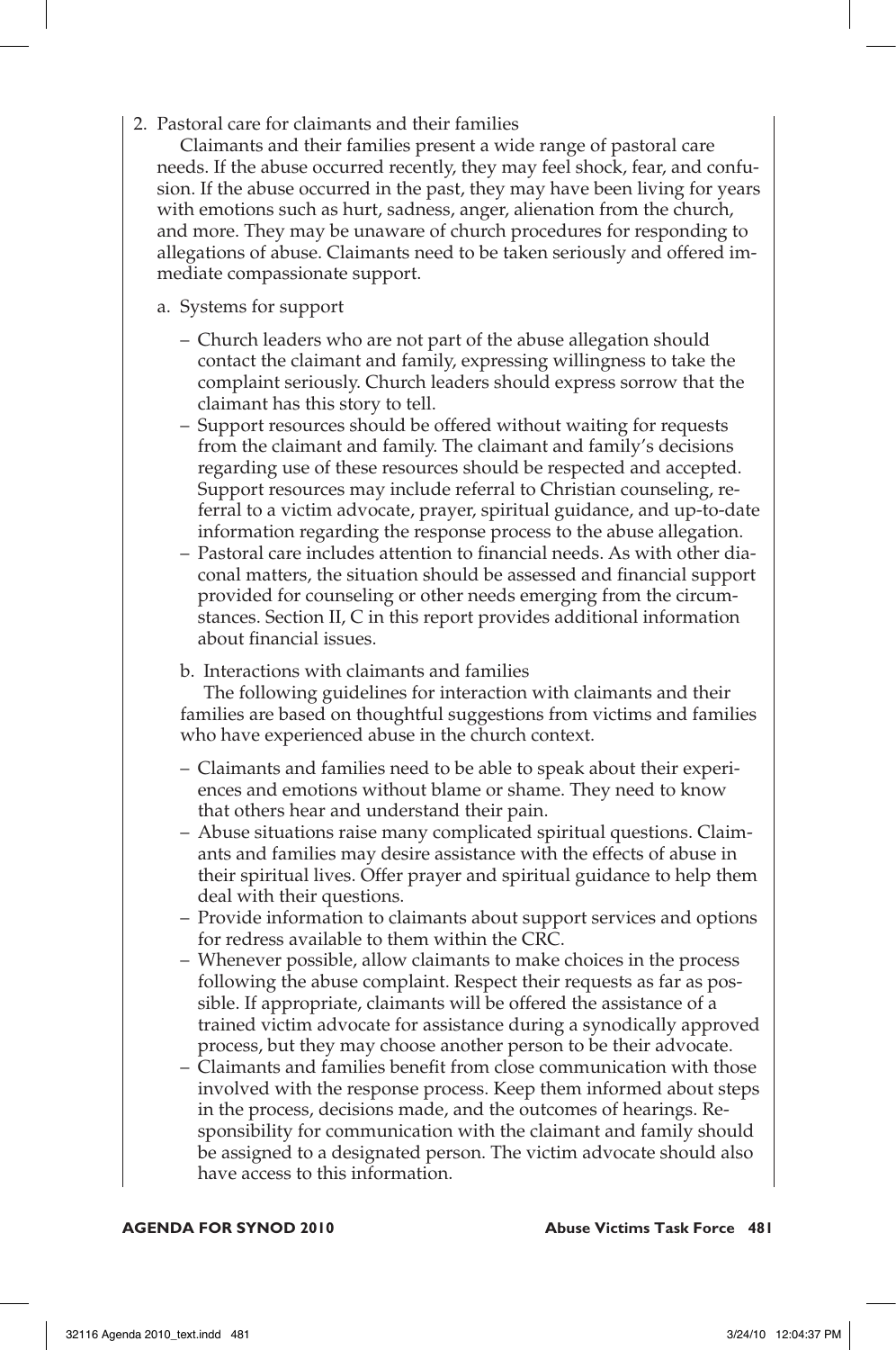## c. Long-term healing

The effects of abuse are long-term and require long-term pastoral care. Pastoral care needs do not disappear at the conclusion of the church's official response to an allegation. Healing and restitution require considerable time. Pastoral care should continue after the official response process has ended.

- Healing is promoted when victims and families hear sincere apologies and expressions of regret from offenders, the church, or others involved in the abuse situation. Genuine apologies recognize the wrong, acknowledge the suffering, and take responsibility without blaming the victim or excusing the offender. Sincere apologies cannot be forced or demanded. Repentance extends beyond words to a change in behavior. Although apologies support healing, the effects of abuse continue even following apologies.
- The deep wounds from abuse often require professional counseling for healing and resolution. Victims generally should receive assistance to pay for out-of-pocket medical and psychological treatment needed to recover from abuse, even if the abuse occurred years prior to the disclosure.
- Some victims may desire pastoral care support as they wrestle with the concept of forgiveness. Forgiveness is a process that should not be advocated prematurely and cannot be forced by the victim or forced by others. Resources to explore the forgiveness process can be found on the CRC website under the Safe Church Ministry: www.crcna.org/safechurch.
- d. Pastoral care for children

Particular challenges for pastoral care are presented by situations of alleged abuse of a child or teen by a church leader. By law, civil authorities must be immediately informed of such an allegation. The police or other authorities may forbid discussion of the incident with the minor until after formal investigation. Confidentiality requirements may prevent disclosing information to those who could provide valuable pastoral care to the child and family.

- Church response steps are explained in the "Guidelines for Handling Abuse Allegations of a Child Against a Church Leader," available on the CRC website under the Safe Church Ministry: www.crcna.org/ safechurch.
- Professional counseling resources may be especially important in these situations.
- Parents, as well as the child, need pastoral care. In addition to intense emotional and spiritual effects on the parents, they may also face the need to take time off from work for the legal process involving their child.
- The child's siblings may need pastoral care for their reactions to the complicated or confusing situation.

## 3. Pastoral care for accused persons and their families Those who are accused of misconduct are often judged prematurely and are not pastored effectively. Paul reminds us that we are to "carry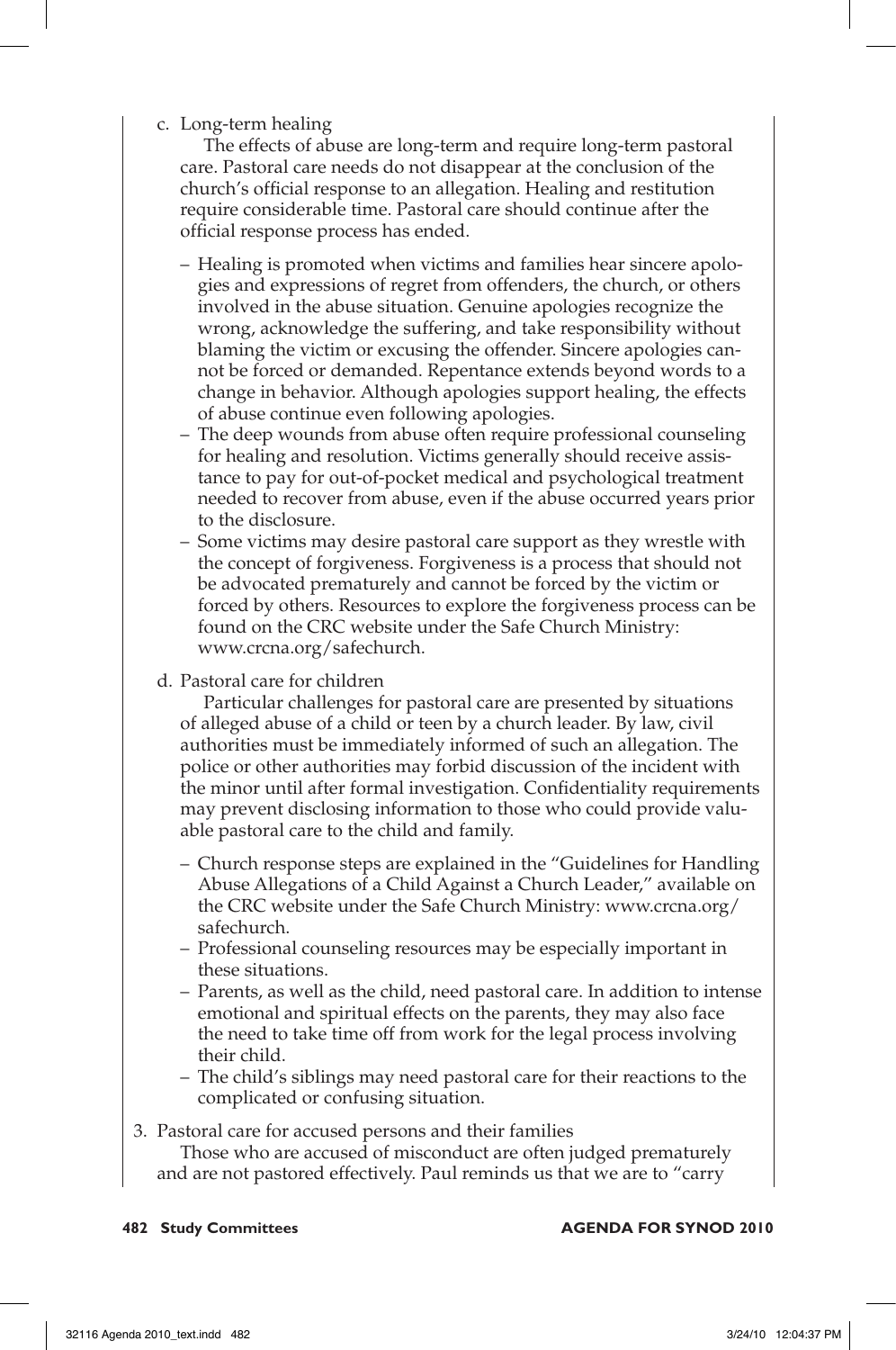each other's burdens, and in this way . . . fulfill the law of Christ" (Gal. 6:2). This applies to the accused as well as to claimants. In many cases the spouse and children of the accused are secondary victims of the situation.

- a. The spouse and children of those accused of abuse should not be overlooked for pastoral care. They experience deep distress, confusion, embarrassment, and other strong emotions. Direct expressions of care and concern from non-involved church leaders and others in the congregation are important.
- b. Regardless of outcome, the accused and their families require continuing pastoral care to assist with the ongoing effects in their lives following an allegation.

#### 4. Pastoral care for congregations

Congregations are deeply affected by allegations of abuse against a church leader. Some members deny the occurrence of abuse even after a careful process has concluded that evidence supports the allegation. When other members accept the findings of the process and support taking measures to hold the offender accountable, the congregation may experience division. Members feel betrayed, confused, angry, or sad. Members may fear that others, including their own children, have been hurt. Abuse allegations also raise difficult spiritual questions regarding God and his church.

For all these reasons and more, congregations need focused care and time to heal from the effects of an abuse allegation against a church leader. The long-term health of the congregation depends on pastoral care that effectively promotes grace, peace, and healing.

a. Disclosure

Appropriate disclosure of information supports the healing process for individuals and the congregation. Disclosure is necessary for those who need to know, including the congregation. Experience has demonstrated that healing within a congregation is better realized when disclosure is made to the congregation. Disclosure should never involve revealing the identity of the victim or facts that would make the victim readily identifiable. Guidelines for disclosure need to be carefully followed to avoid giving grounds for a defamation lawsuit. Clear guidelines for disclosure can be one of the resources available on the CRC website for churches to access as needed. Disclosure is helpful for the following reasons:

- It is easier for a congregation to deal with a matter, no matter how unpleasant, if the matter is confronted openly rather than shrouded in secrecy. Disclosure reduces the harmful effects of rumors.
- Disclosure is also necessary to fulfill the mission of the church body to reach out to people who need the love, healing, and reconciliation that are at the heart of the gospel of Jesus Christ. Disclosure facilitates pastoral care to the congregation.
- Disclosure ministers to people who have been victims of abuse; they are encouraged when the church takes other cases seriously.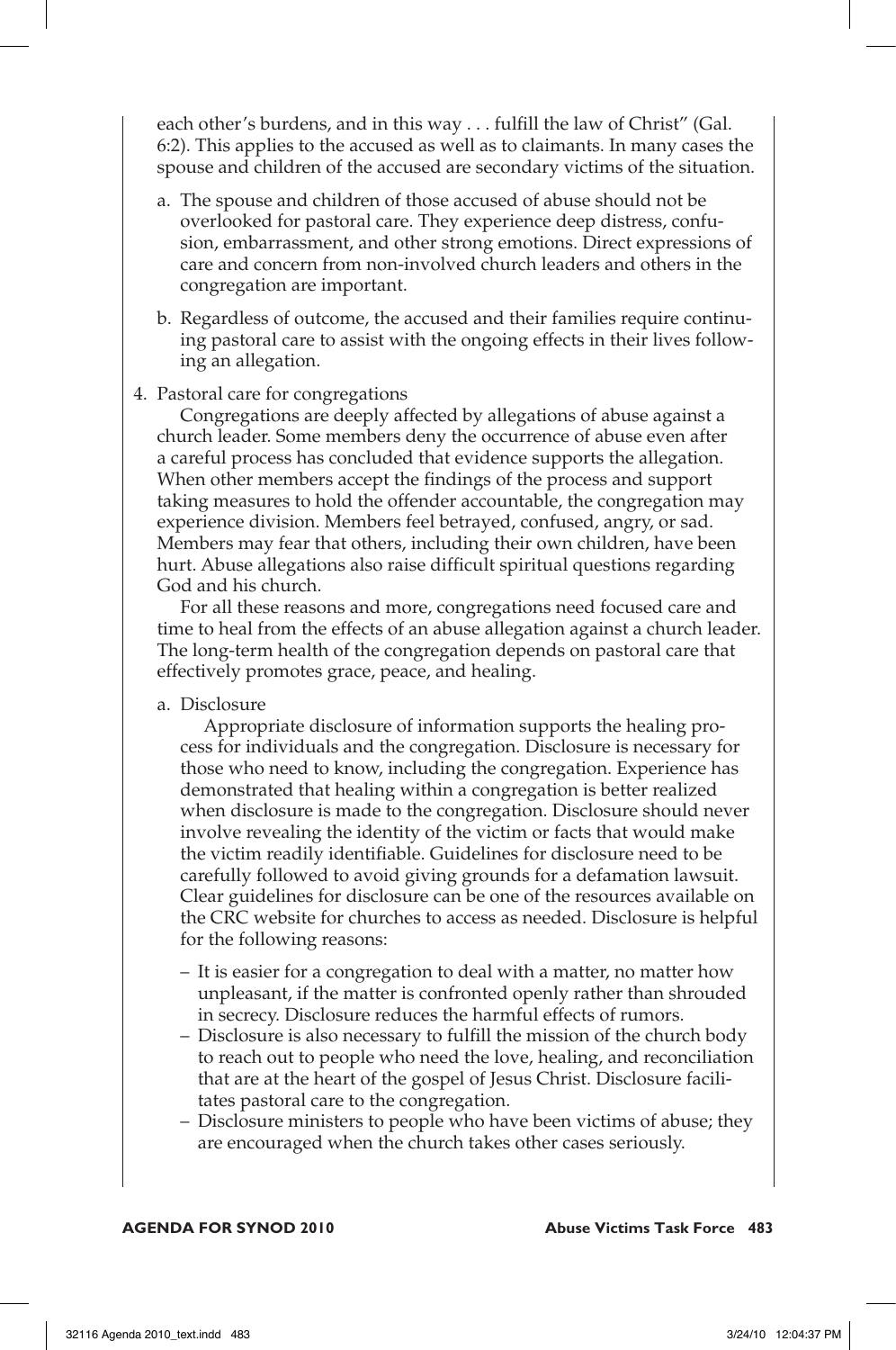– Disclosure is preventive; it helps to prevent future abuse within the congregation and the community.

*Note:* Information for the above section regarding disclosure is taken from "An ELCA Strategy for Responding to Sexual Abuse in the Church," produced by the Commission for Women (Evangelical Lutheran Church in America, 1992).

b. Communication and education

 Sermons should address all aspects of healing. If the alleged offender is the pastor, then a pastoral care specialist or a skilled local chaplain can be called upon for one or more sermons. Addressing this issue from the pulpit makes the issue real and unavoidable; it is an important component in the healing process.

 Educational presentations by knowledgeable community professionals promote greater understanding of the issues involved by the congregation. Safe church teams, whose mandate includes education, are a valuable resource for local congregations when abuse issues arise. Educational materials for individual use, such as books, pamphlets, videos, and websites, should be easily accessible for members of the congregation.

c. Support

 Prayer services and small groups can help congregations recover from the effects of allegations of abuse by their church leaders. Holding special prayer services as soon as possible after an abuse allegation provides an opportunity for people to gather and pray in community. Small group gatherings with a trained facilitator can provide opportunities to express doubt, anger, fear, and concern. When the accused is a staff person, fellow church staff members may have particular concerns and emotions that can be addressed in staff groups, through opportunities to pray, learn, and deal with feelings and questions that arise.

d. Additional information

 Books and other resources are available to help congregations heal from damage to the community that occurs when a leader is accused of abuse. These resources provide more information and practical suggestions than can be included in this report. The Safe Church Ministry office can provide further resources and references.

*B. Restorative justice and response to abuse within the CRC*

Synod 2005 affirmed principles of restorative justice and urged "congregations, schools, denominational offices, other Christian institutions, and homes to employ restorative justice practices" in their community lives (*Acts of Synod 2005*, p. 762). This report will address their relevance and application to how CRC churches deal with allegations of abuse by church leaders. If the CRC promotes restorative justice principles for public use, it is important to use them in our own practice, when feasible to do so (see *Agenda for Synod 2005*, pp. 556-57).

1. Restorative justice principles

The core principles of restorative justice endorsed by synod include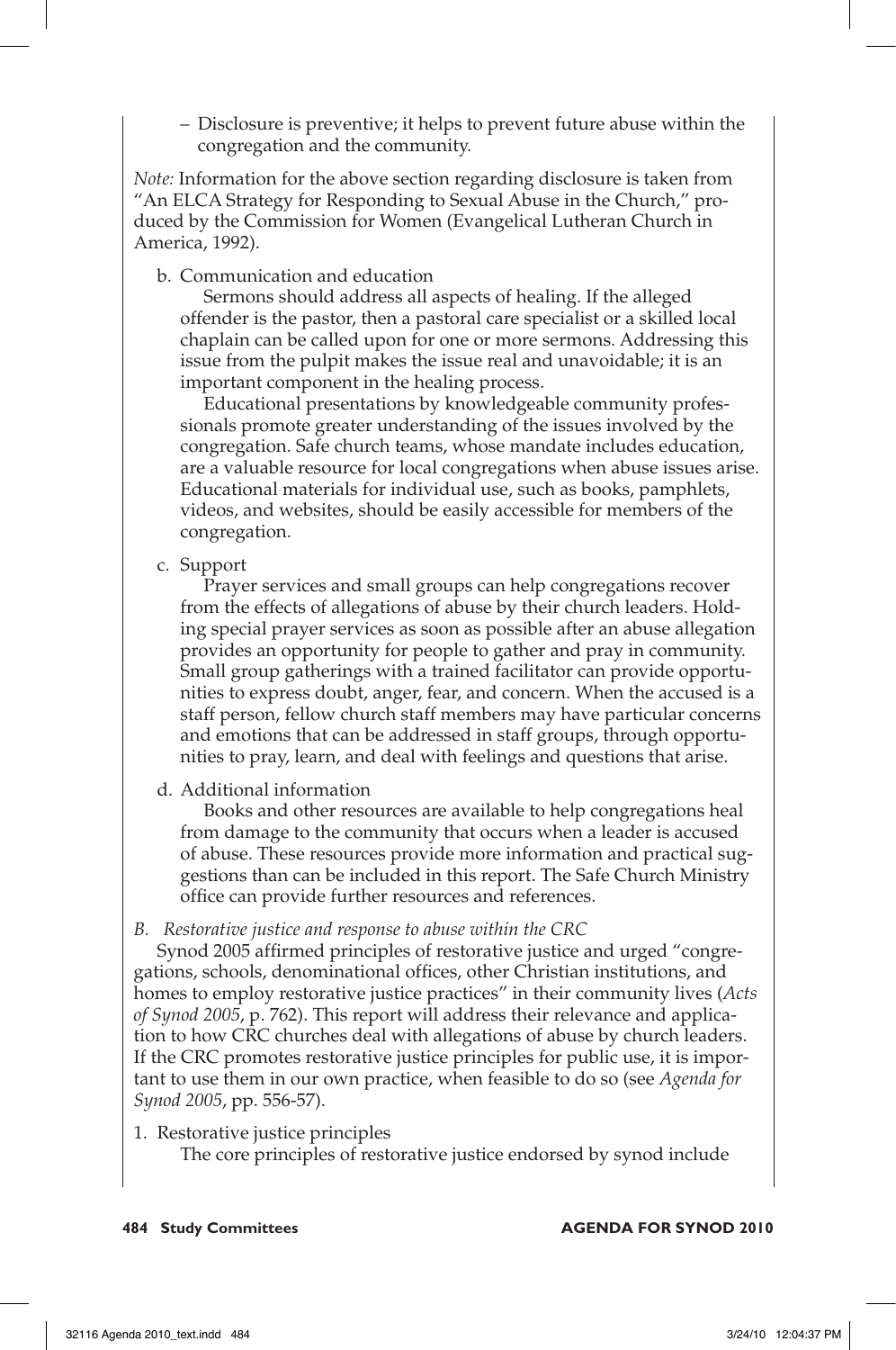- a. Justice is defined by right relationships, and when justice is violated, we are called to right the wrong, to restore broken relationships, and to reestablish peace within the community as much as we can.
- b. Justice seeks restoration and healing, which requires that we
	- 1) seek vindication and healing for victims, not pushing them aside in pursuit of blind justice, but recognizing their pain and loss.
	- 2) take seriously the harm done by requiring of the offender a sentence proportional to the weight of the crime.
	- 3) call the offender to take responsibility for the crime and offer ways for the offender to do so.
	- 4) restore, where possible, the losses suffered by the victim.
	- 5) seek reconciliation between offender and victim, provided the victim also desires reconciliation.
	- 6) attempt to restore the peace of the community.
	- 7) involve the community in the process of justice.
	- 8) exercise punishment in a way that promotes healing and restoration whenever possible.

 The focus of restorative justice is to "make things right again" by accepting responsibility for harm done to another person, making amends for losses incurred by the person who was harmed as much possible, and repairing broken relationships within the affected community.

 Accountability, restitution, and healing of broken relationships are major goals of the church's response to abuse. It is particularly in the area of restitution and healing that restorative justice principles and processes may be useful for responding to cases of abuse within the church.

2. Challenges for the application of restorative justice

 Applying restorative justice in cases of abuse by a church leader raises a number of questions. Two main areas of concern identified by the 2006 task force are the power imbalance and the need for both parties to participate voluntarily. To address these concerns, the 2008 task force reviewed the applied research on use of restorative justice practices in cases of family violence and sexual assault; these are close proximities to the situation of abuse by a church leader in relation to power imbalance and refusal to accept responsibility on the part of offenders. The research includes positive case studies and critiques. A sampling of research, critical analysis, and case studies can be found in a volume edited by Heather Strang and John Braithwaite, titled *Restorative Justice and Family Violence*, published by Cambridge University Press in 2002. The review of applied research and practices in restorative justice, including comparisons with other approaches to justice in similar situations, leads the editors to observe that there is value in trying to apply restorative justice principles in response to abuse within familial relationships, when the necessary conditions are present to make it a feasible option. Recently a documentary film on the use of restorative justice to respond to cases of clergy abuse within the Roman Catholic Church became available for public education. It was produced by the Marquette University Law School Restorative Justice Initiative and is titled "The Healing Circle." More information is available at http://healingcirclegroup.com.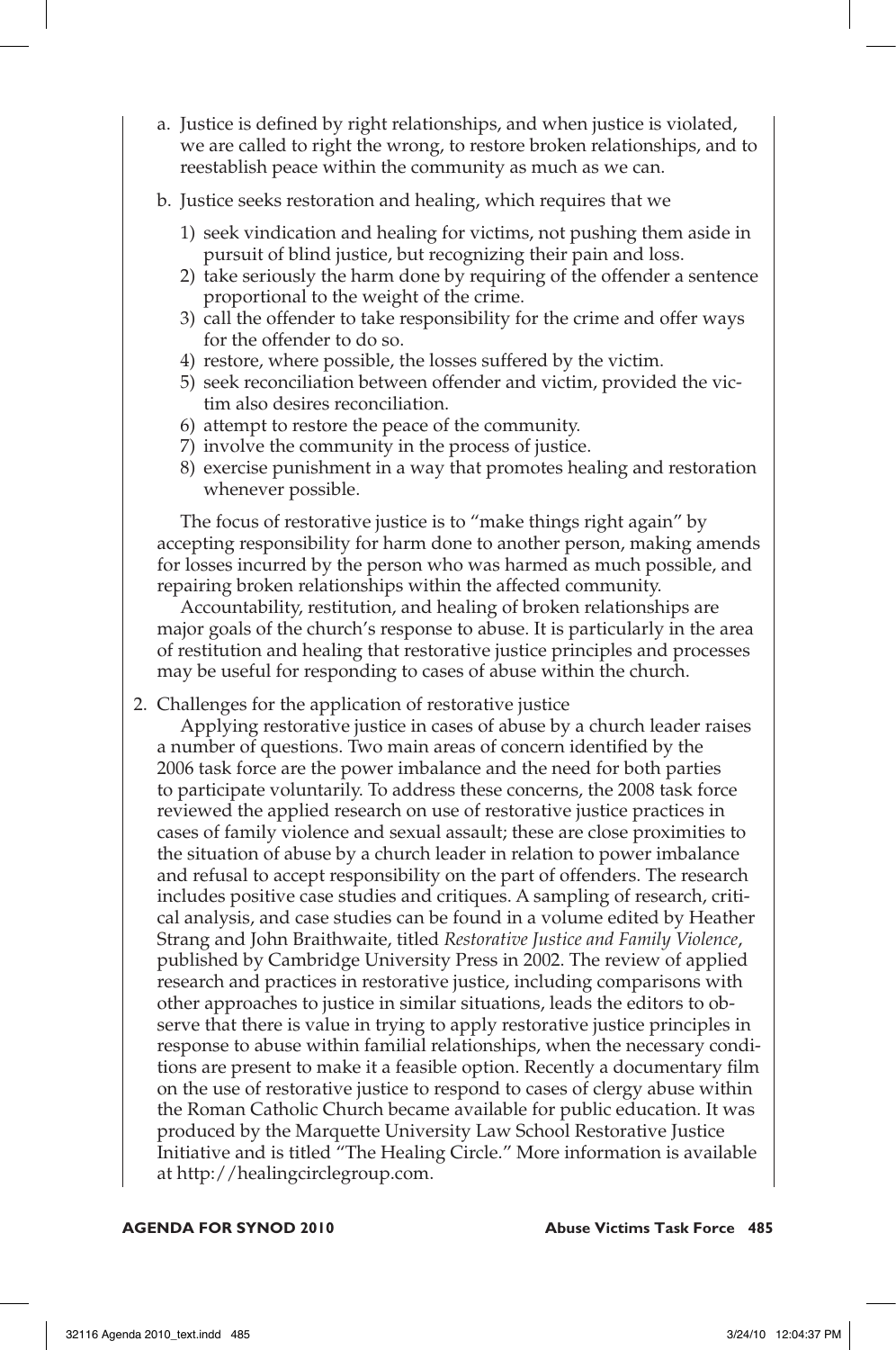The task force recognizes that restorative justice methods will not work in many cases of abuse by church leaders. Each situation needs to be carefully considered. A top priority is safety and protection for members of the congregation, including prevention of further harm to those who bring forward evidence of abuse. Churches also need to consider their legal responsibilities and legal liabilities as societal institutions.

 Restorative justice cannot be forced on either claimant or accused. Voluntary participation is essential. In some cases, voluntary participation emerges as a result of personal support and careful preparatory work. Various means can be used to reduce the power imbalance, which is also essential in other approaches to justice.

 The challenge is finding appropriate methods for each situation. The practice of restorative justice includes a variety of methods, but it is most commonly associated with the sentencing circle. The sentencing circle is unlikely to be appropriate in many cases of sexual abuse by church leaders. In cases of sexual abuse within familial circles, restorative justice has been implemented through the use of other methods such as facilitated communication between claimant, accused, and other stakeholders through trained intermediaries, including written communications; separate community conferences for victim and offender; and extensive preparatory work for an eventual dialogue that involves all parties.

 Common features of restorative justice practice in response to abuse within close communities include the following:

- use of a trained facilitator
- preparatory dialogue with individual stakeholders
- involving those most affected in the determination of appropriate response
- decision making by agreement
- flexibility in the process, compared to formal court processes
- 3. Value of restorative justice practices for CRC response to abuse Several research studies document that both victims and offenders who participate in restorative justice processes in cases of family violence have a much higher satisfaction rate and lower rate of repeat offences than comparable cases handled through the traditional criminal justice system. There is also evidence of the effective use of restorative justice within close cultural groups that have some similarities to the closeness of CRC church culture. When the conditions make it feasible and restorative justice practices are applied with care for all parties, the healing that results provides an illustration of what Scripture teaches about justice as restoring right relationships.

 The current CRC process for responding to abuse is an ecclesiastical process unique to the CRC, drawing from various approaches to justice. There are some elements of restorative justice in it; there are many elements drawn from traditional court processes; and there are some elements based on CRC church order and cultural practice. When the conditions are right, the value of increasing the use of restorative justice options would include the following: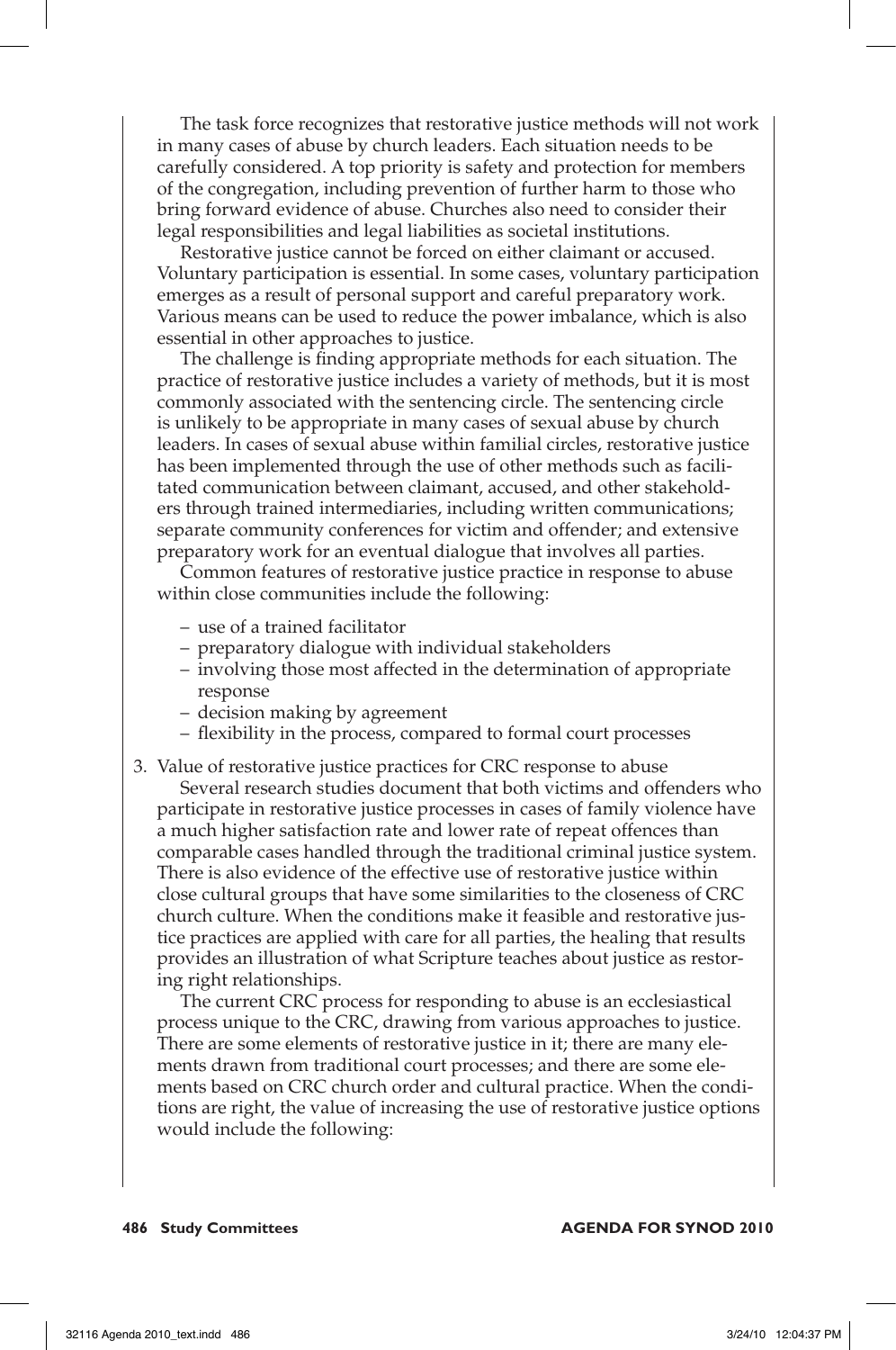a. Likelihood of acceptance of responsibility for harm caused to another person

 Fact-finding is an essential part of any response to allegations of abuse. The current advisory panel process was developed to create a space that allowed victims of abuse within the CRC to come forward. It is still a major problem that victims of abuse think they will not be taken seriously, so they do not report it. The current process remains an important avenue available to all persons to ensure that claims of abuse are properly addressed.

Secrecy in cases of sexual abuse is a challenge for all forms of abuse response. Fact-finding processes, such as the advisory panel process, face challenges when denial and minimization of what happened by one party cannot be countered with traditional proofs such as witnesses and material evidence of harm done. This is especially true for sexual abuse by church leaders because there are often no witnesses. When fact-finding gets bogged down in contested details of what happened, with no outside witnesses, the emotional damage and spiritual harm tend to be sidelined because they are less easily proved, and yet they are the most harmful and most important to address. Opportunities for genuine redress and healing can be missed when denial is more advantageous in a process than accepting responsibility.

 Refusal to recognize and accept responsibility for harm done by abuse is a major barrier to healing. As an ecclesiastical process, the current process includes elements that encourage acceptance of responsibility. Using restorative justice practices that encourage admission of wrong and greater empathy for the victim could be used to enhance acceptance of responsibility for harm done in cases of sexual misconduct by church leaders.

b. Focus on broken relationships between persons

 A key feature of restorative justice is the clear focus on the harm done to another person as well as breaking laws or church rules. Within the CRC, the advisory panel process allows claimants to tell about their story, the harm done, and the impact of what happened for their ability to be the persons God intended them to be. It also allows accused persons to present their side of the story and explain circumstances and impacts for them. This is an important first step toward justice and healing of broken relationships.

 Extending the role of the advocate through the decision making process helps to ensure that the harm done to the victim remains at the center of the decision making. It is important to note that the need to improve restitution to victims gave rise to this task force. The task force heard stories of experiences that left a wronged person feeling hurt and estranged from the community rather than restored to wholeness and a place of dignity, and fewer cases in which broken relationships were restored, which is the ultimate goal of justice.

 Restorative justice processes put more focus on making whole again what was harmed and broken as a way of accepting responsibility. Synod 2009 took another step forward by approving a proposal to extend the role of the advocate in the area of restorative justice. Some of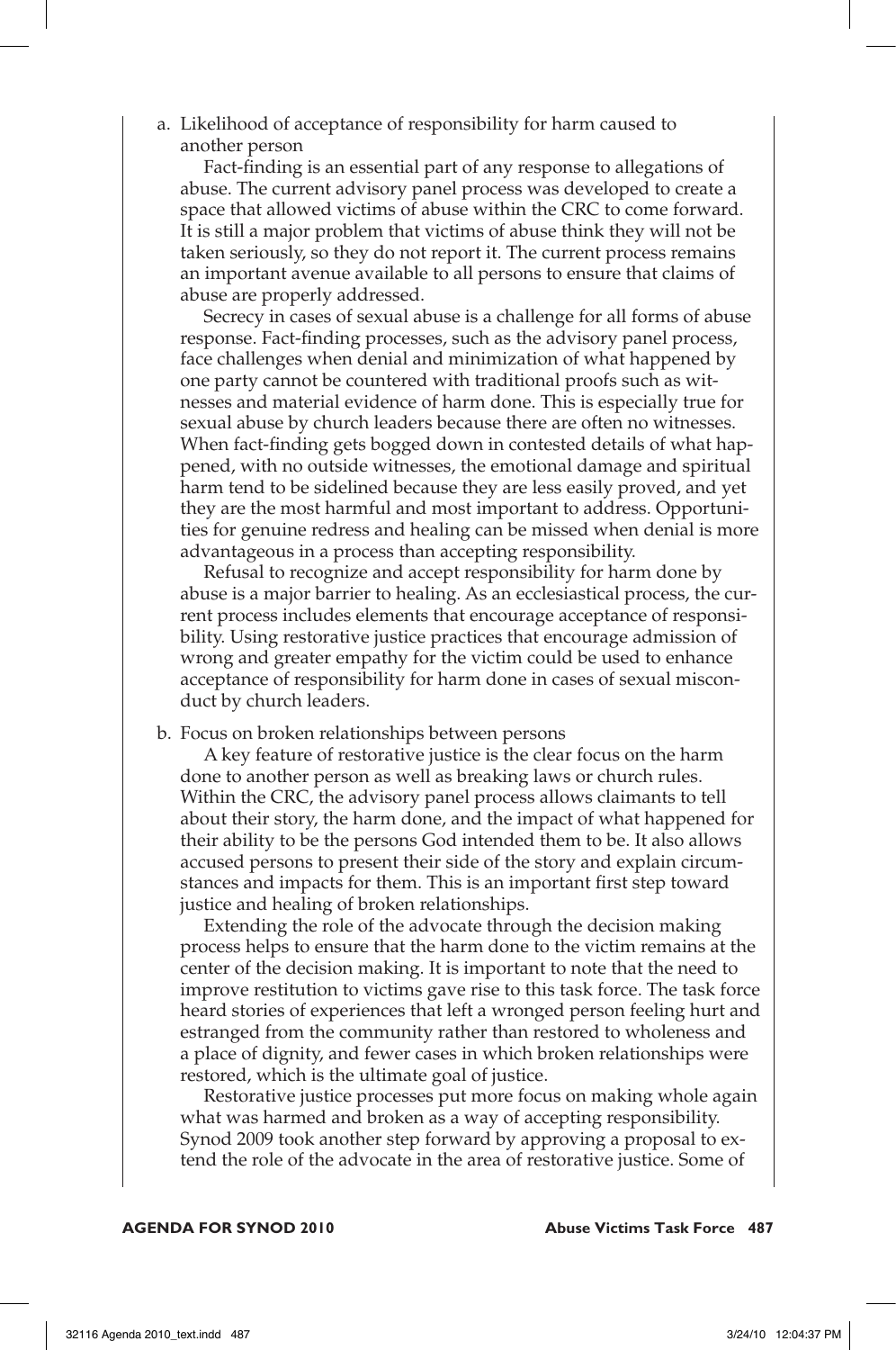the recommendations in this report move in the direction of restorative justice. As the CRC embraces restorative justice thinking and begins to put it into practice, more alternatives will emerge. In this way, the church also provides a witness within society, which struggles with a justice system that puts the apparatus of the state, such as police and courts, at the center instead of the people affected.

c. More attention to restoration of both victim and offender

 The advisory panel process facilitates the first essential step in abuse response, which is fact-finding and truth-telling. After the panel process completes its work, church councils are faced with the enormous challenge of holding offenders accountable in a way that protects congregants and leads to genuine changes in behavior, repairs harm done to victims, and restores broken relationships within the community of believers as much as possible. This task force was formed in response to a case that demonstrated the need for more focus on this stage of the process, which is about restitution and restoration.

 The task force identified that church councils with limited experience in such matters find themselves faced with complex, emotionladen issues and are required to make judgments with limited options while having limited expertise to dedicate to it. Testimony suggests that people on all sides are sometimes left with unresolved hurts. Because of the secrecy that surrounds the whole process, it is difficult for the community to provide support for each of the parties, to know what they can do that will be helpful, and to learn from individual cases to better prevent abuse within the CRC.

 Restitution, in the context of abuse, focuses on healing and extends beyond the victim to the offender and the community. Restorative justice practices, using a trained facilitator, can be helpful to address the needs of each party. The victim, for example, is allowed to state what will help in the healing process. This may include apologies, increased safety for others, medical treatment, psychological treatment, and/or specific elements that reflect individual circumstances. An offer of restitution by an offender must be voluntary and genuine for healing, but it can be developed with help from a restorative justice facilitator. Within a restorative justice framework, restitution promotes healing because it symbolizes recognition of the harm done and gives back part of what was lost, without the concern that the victim is seeking revenge or retribution. It is not a substitute for consequences for the offender or a reward for the victim; its role is to reduce suffering, promote healing, and seek the restoration of right relationships within the church community.

 The meaning of restitution to offenders and victims must be stated clearly. Restitution is not a consequence to the offender, nor does restitution bargain away any consequence. Restitution is an acknowledgment of wrongdoing, of the harm done. Restitution comes with a remorse that can hardly be expressed. Restitution is an act that expresses the offender's longing to amend, to restore what was broken. On the other hand, restitution is never a gift to the victim. It does not reward, or celebrate, or congratulate, or mark an achievement. Instead,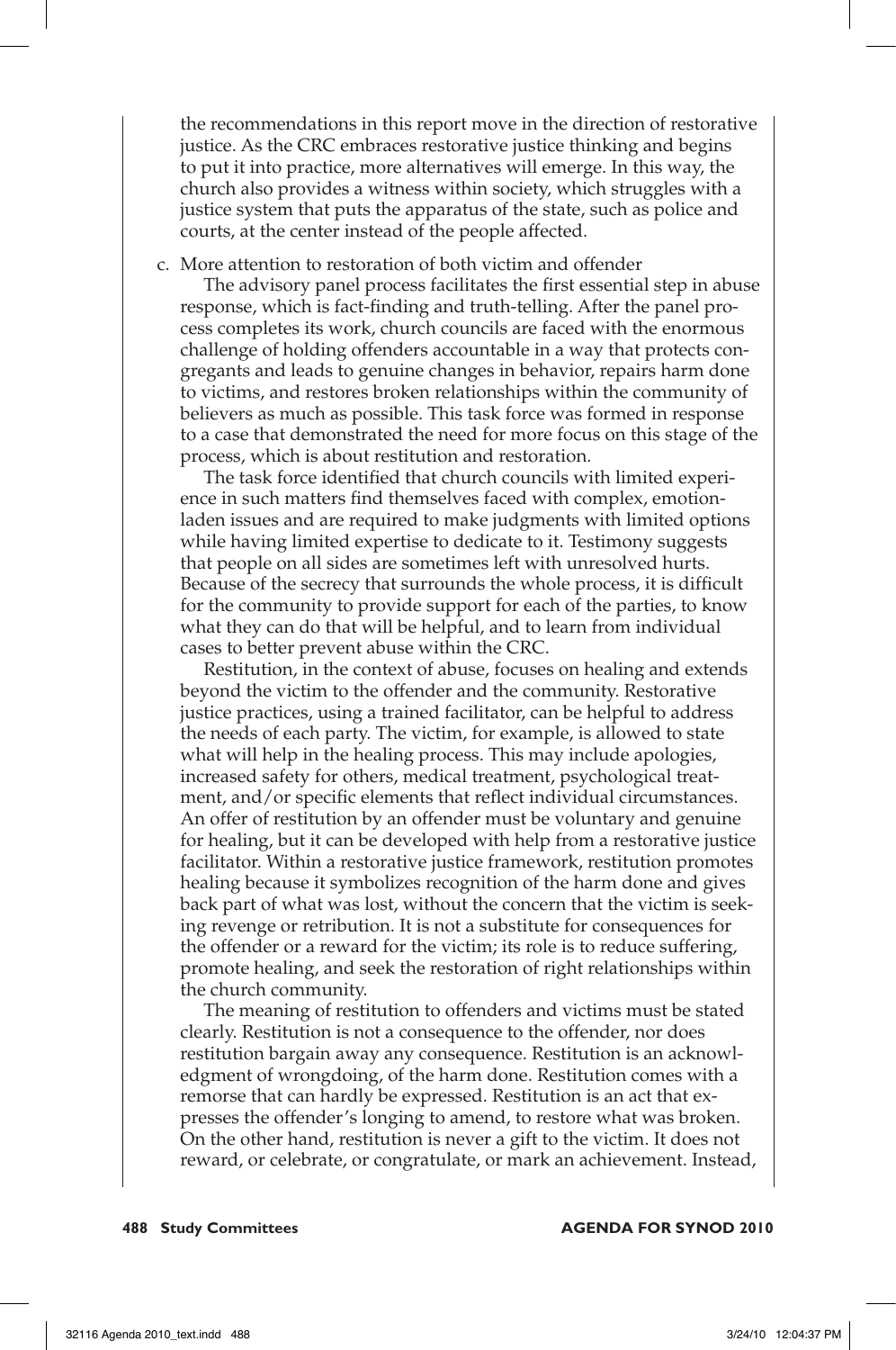restitution is balm for a wound that does not heal. Restitution does not remove the injury, but it can ease the aching pain.

 Restitution is also healing for the church community. The church community needs to heal and in many cases the relationship between a victim and the local church needs healing and restitution. Within a restorative justice framework, communal restitution is healing because it recognizes that justice and injustice take place in community and affect the whole community. Restitution is one step in restoring right relationships and healing the community following the deep wounds of sexual abuse by a church leader. Restorative justice processes focus on what is needed to restore all the broken relationships that result from abuse. A lot of thought and deliberation go into deciding what should be done to restore justice, with on-going community accountability for implementation of measures developed through participation of everyone.

 Recognizing that this is an area for continued learning, this report recommends the initial use of pilot projects in restorative justice. Careful evaluation of these will likely reveal promising practices for broader application.

d. Participation by the person harmed throughout the decision-making process

 The CRC advisory panel process makes it easier for victims of abuse to come forward, and the role of the victim's advocate provides some voice for the victim in the early stages of council decision-making. In the final stages of council decision-making, however, the victim's voice can be lost, particularly in cases involving a pastor who is close to the council making the decision. Victims who spoke to the task force identified that the exclusion from the final decision-making process impeded their healing and asked that this matter receive more attention.

 Another area of concern is information about deliberations after the advisory panel process has concluded. Some claimants reported not learning about decisions made until they made further inquiries. Some of the restrictions on sharing information are important for impartiality. This can leave the claimant on the outside of the decision-making process, accentuating anxiety about the final outcome.

 Restorative justice processes actively engage claimants, the accused, and related community members throughout the process from storytelling through decision making. They require trained facilitators to do that with sensitivity to all the stakeholders.

e. More attention to other stakeholders and community

 It is widely recognized that spouses, families, and the church family are all affected by abuse when it occurs and all have an important role to play in restoring justice for individuals and for the community as a whole.

 Restorative justice processes, which carefully consider all affected persons, can be used to enhance the work of restoration and reconciliation after the adjudication stage is complete. With the help of trained facilitators, other stakeholders are engaged in understanding the harm done and contributing to the healing process in appropriate ways. Wider circles of support, beyond one advocate, are available for both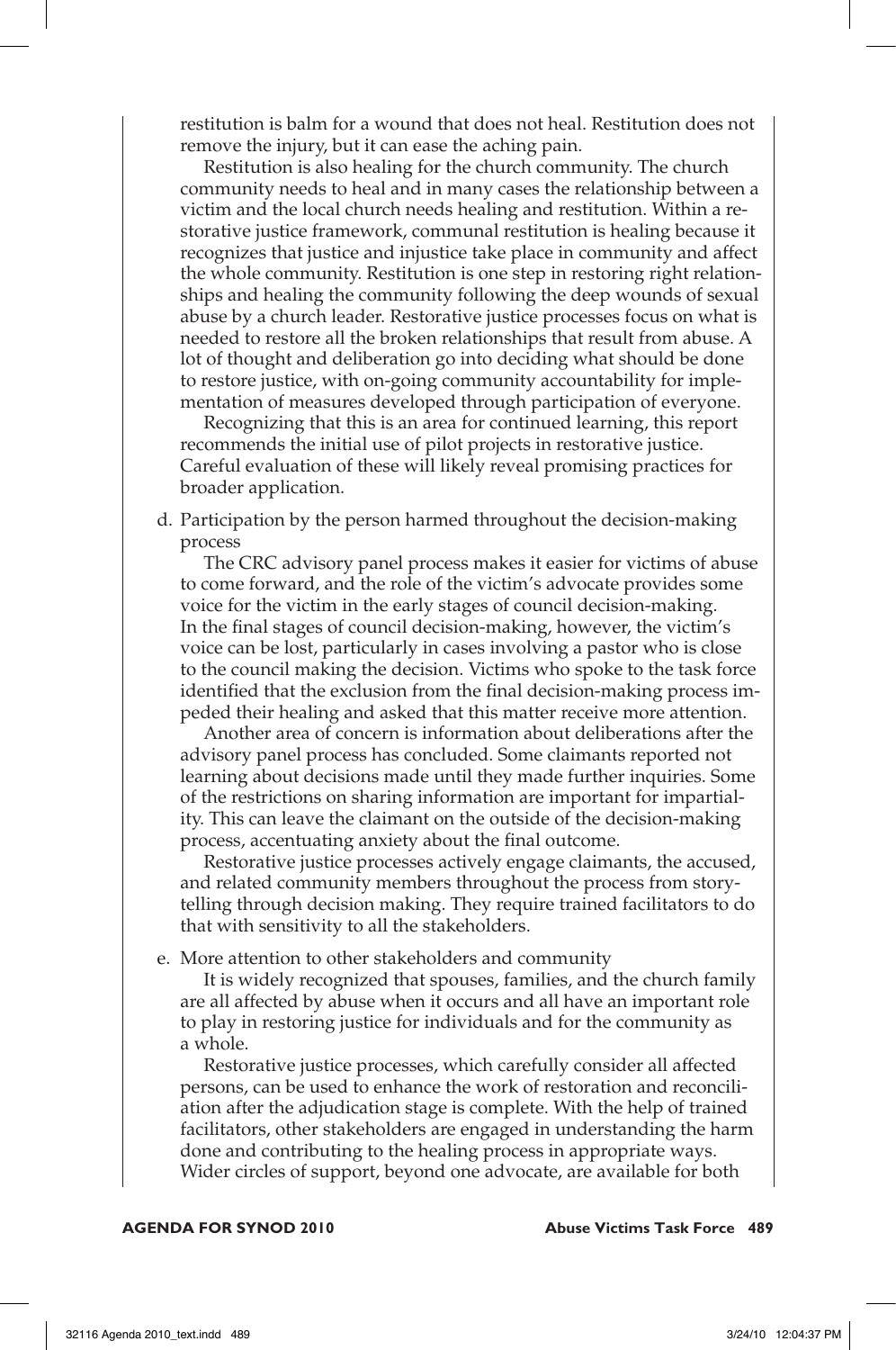claimant and the accused person and work with them on a long-term basis.

 Restorative justice approaches could be advisory to church councils, to fit in with CRC church polity. Using restorative justice methods after the advisory panel process is complete could assist councils by providing more options for dealing with issues related to restitution and restoration and allowing trained persons to do some of this work that councils may find themselves inadequately trained to do.

4. Awareness of restorative justice within the CRC

 Having determined the value of restorative justice for abuse response, the task force considered another concern: the general lack of awareness and understanding of restorative justice among the CRC membership. The task force considered whether education was necessary before application or whether education and application could proceed together. In consultation with restorative justice team members, the task force determined it would be advantageous to pursue education and some initial steps toward application together. The cautious recommendations in this report invite the CRC community to move forward on a journey of education, application, and development of restorative justice practice that can serve the CRC well and contribute to providing a witness to the larger society about the biblical meaning of *justice*.

*C. Financial care* 

Synod 2006 asked the task force to specifically consider how the denomination ought to respond "whether in financial terms or otherwise, to the very real consequences of sexual abuse in the lives of current and former members." Synod 2006 was made aware of the financial consequences of such abuse through Mr. Heersink's appeal and testimony. Genuine pastoral care includes effectively addressing the financial costs that arise as a consequence of sexual abuse by church leaders.

The task force identified the following three areas of financial need that require consideration for financial assistance as part of a comprehensive approach to pastoral care:

- financial costs of counseling services
- financial costs associated with an ecclesiastical or synodically approved process
- financial costs related to longer-term restoration and healing
- 1. Financial assistance for counseling services

 The first form of financial assistance addresses the costs of counseling services related to possible abuse by a church leader. Financial assistance for counseling is important as an early diaconal care response to an individual with a need. It should be approached as need-based benevolence and provided without judgment regarding the allegations and without requiring the recipient to proceed with a charge of sexual abuse or continue into an advisory panel process. People who have experienced abuse by a church leader often need counseling to better understand the events and to make decisions that lead to healing. They may or may not decide to proceed with a formal allegation.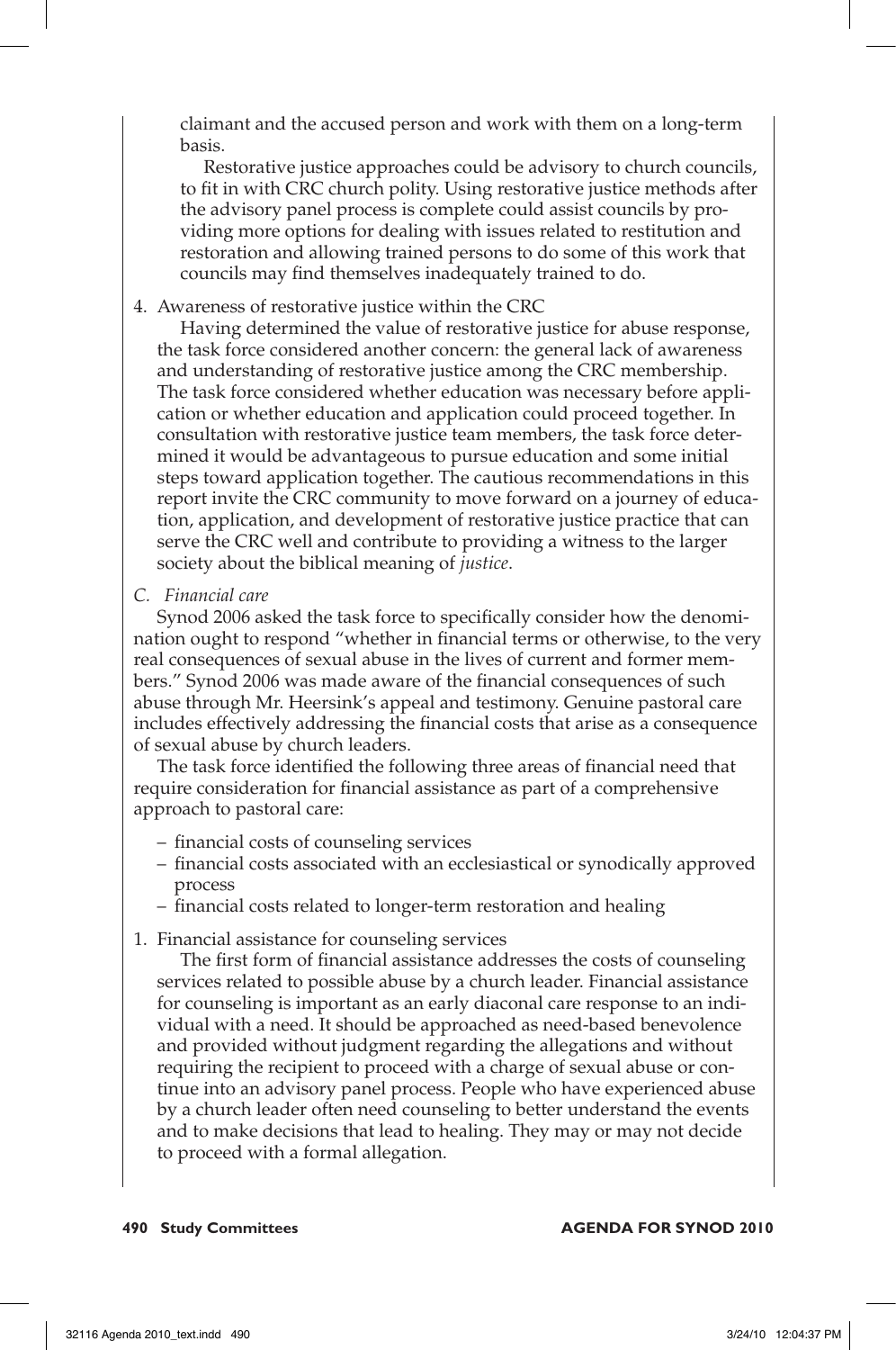While financial assistance for counseling of possible victims of sexual abuse by a church leader is recommended, a church or classis may wish to expand the availability of benevolent counseling funds to any member who has experienced abuse including family abuse, domestic violence, date rape, or elder abuse. Persons who need such counseling often do not wish to tell others about the abuse; they are often reluctant to ask family members for the necessary funds; and they may not be able to afford counseling on their own.

 At least two models exist for providing financial assistance for counseling services. The first model is a classis counseling fund. Following established criteria and provisions for confidentiality, managers of the fund provide resources to support necessary counseling for members of any church within the classis. A classis fund allows member churches to share the financial burden for what are unexpected and unpredictable costs that can be difficult for individual churches to manage within a yearly budget. For example, a smaller church that could not offer counseling funds alone can contribute to and have access to a larger resource, if needed. In addition, confidentiality through a classical fund increases the likelihood that a victim may accept this important form of pastoral care and get the help needed for healing. Presently, Classis Eastern Canada operates a fund on this model. Further information, such as principles, criteria, and operating policies, is available for other classes that would like to develop an appropriate mechanism for their context.

 A second model provides financial assistance for counseling through arrangements between a local church and a local mental health or counseling agency, often a Christian agency. For a yearly fee, paid by the church, the agency agrees to provide counseling services to church members, as needed, according to established criteria. These programs are similar to an employee assistance program in the workplace.

2. Provision for costs of the ecclesiastical process

 A second area for financial assistance is provision to cover the costs of participation in a church-approved or synodically approved process, such as the advisory panel process. Expenses related to the process may include

- the cost of contacting witnesses and meetings with an advocate.
- cost of preparing testimony and documents.
- necessary travel to meet a witness or advocate.
- travel and accommodations to participate in an advisory panel or similar process.
- wage loss incurred while participating in an advisory panel or similar process.
- cost of daycare or babysitting services while participating in an advisory panel or similar process.
- other expenses directly related to the process.

 Presently the chairperson of the advisory panel process works with the claimant's advocate to assure that many of these costs are covered. Expenses are covered by the church where the accused person is a member, the classis whose safe church team is conducting the panel, or the classis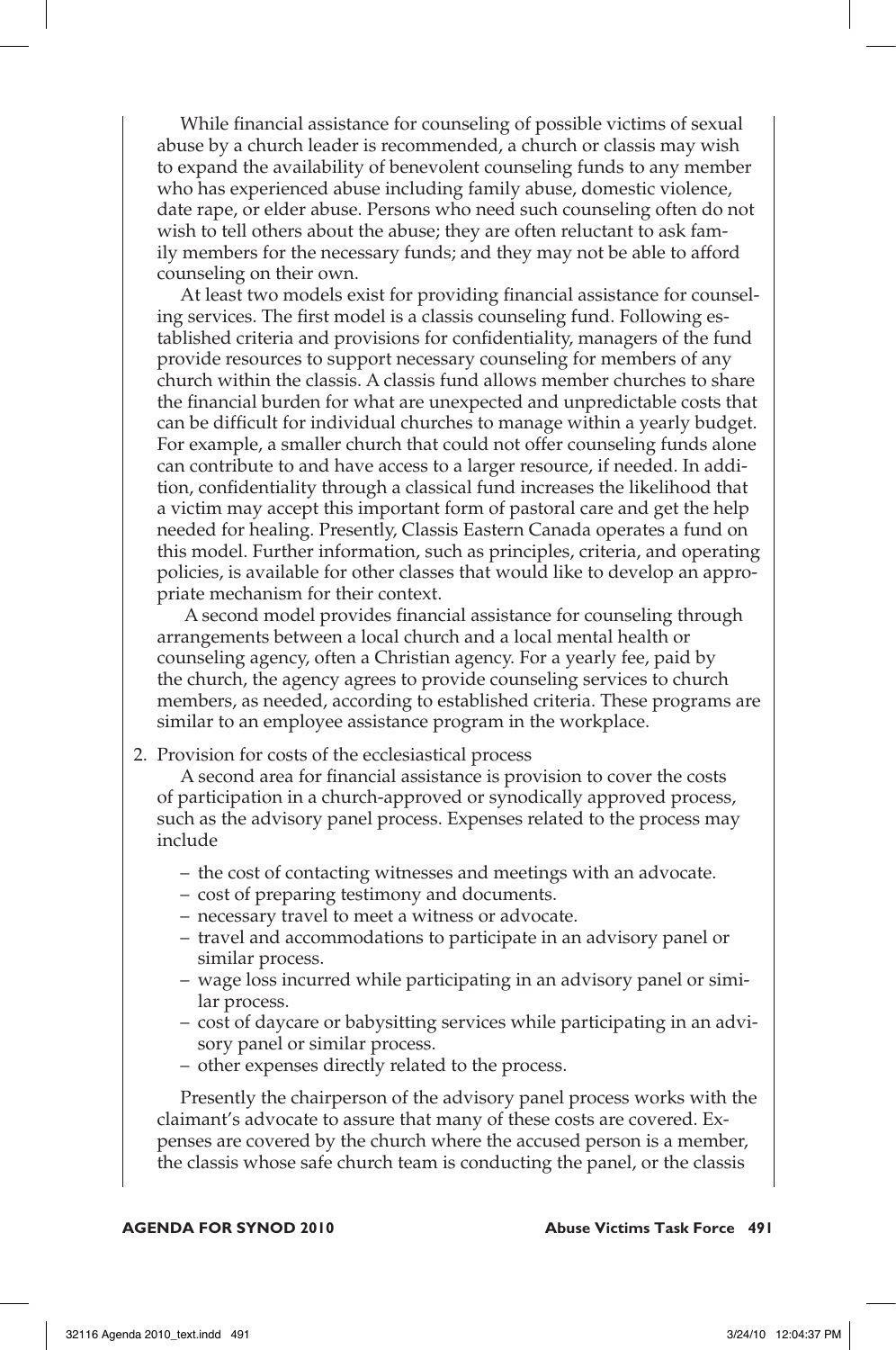that includes the accused person's church. Classes with appropriate processes in place to deal with such an unexpected request can respond in a timely and effective manner.

3. Financial aspects of restitution

 Finally, a third area of financial assistance addresses the need to make amends for the financial costs that result from sexual abuse by a church leader. This is part of restitution that was addressed earlier in this report. The financial aspects of restitution are only one part of a comprehensive approach to restitution; however, they can play an important role in the healing process. Financial restitution may include paying for

- documented medical expenses paid by the victim.
- documented psychotherapy or counseling costs paid by the victim.
- documented wage loss if the victim cannot work as a consequence of the sexual abuse.
- court costs in a civil or criminal complaint.
- pain and suffering.
- other expenses that are a consequence of the sexual abuse by a church leader.

 Restitution is, first of all, the moral responsibility of the offender. In situations where an offender has died, moved, or cannot provide restitution for other reasons, the local church may accept a moral responsibility to become involved out of love for a victim and out of a commitment to restore as much as possible what was broken for the victim. Addressing the financial aspects of restitution raises serious concerns about legal liability, litigation, and insurance policies. These hurdles should not divert from the church's primary focus on justice and reconciliation. They can be overcome.

 In relation to insurance, churches need to be aware of the relevant provisions of their insurance policy and discuss this as part of abuse prevention. Some insurance companies now have specific policies for churches that also encourage abuse prevention. In the context of a specific case, the insurance company should be informed as soon as required by the church's insurance policy. The insurance company is one of the stakeholders in any discussion about restitution.

 With regard to legal liabilities, an offender may be warned away from restitution or apology because it implies guilt that could result in lawsuits. Diligence and inclusion of legal counsel, as well as all stakeholders, in any discussions, can lead to options that remove this hurdle and better meet the needs of all parties. As one example, legal counsel or trained restorative justice facilitators are sometimes able to negotiate a restitution agreement that disallows future litigation. Each case has unique factors and needs to be considered carefully. Churches do not need to reject outof-hand options that reflect restorative justice principles because of legal or insurance issues.

## *D. Education about abuse in the church*

Education is a powerful tool for developing a kingdom-building approach to the destructive power of abuse by church leaders. Councils, classes, and congregations benefit from education about the complexities of effective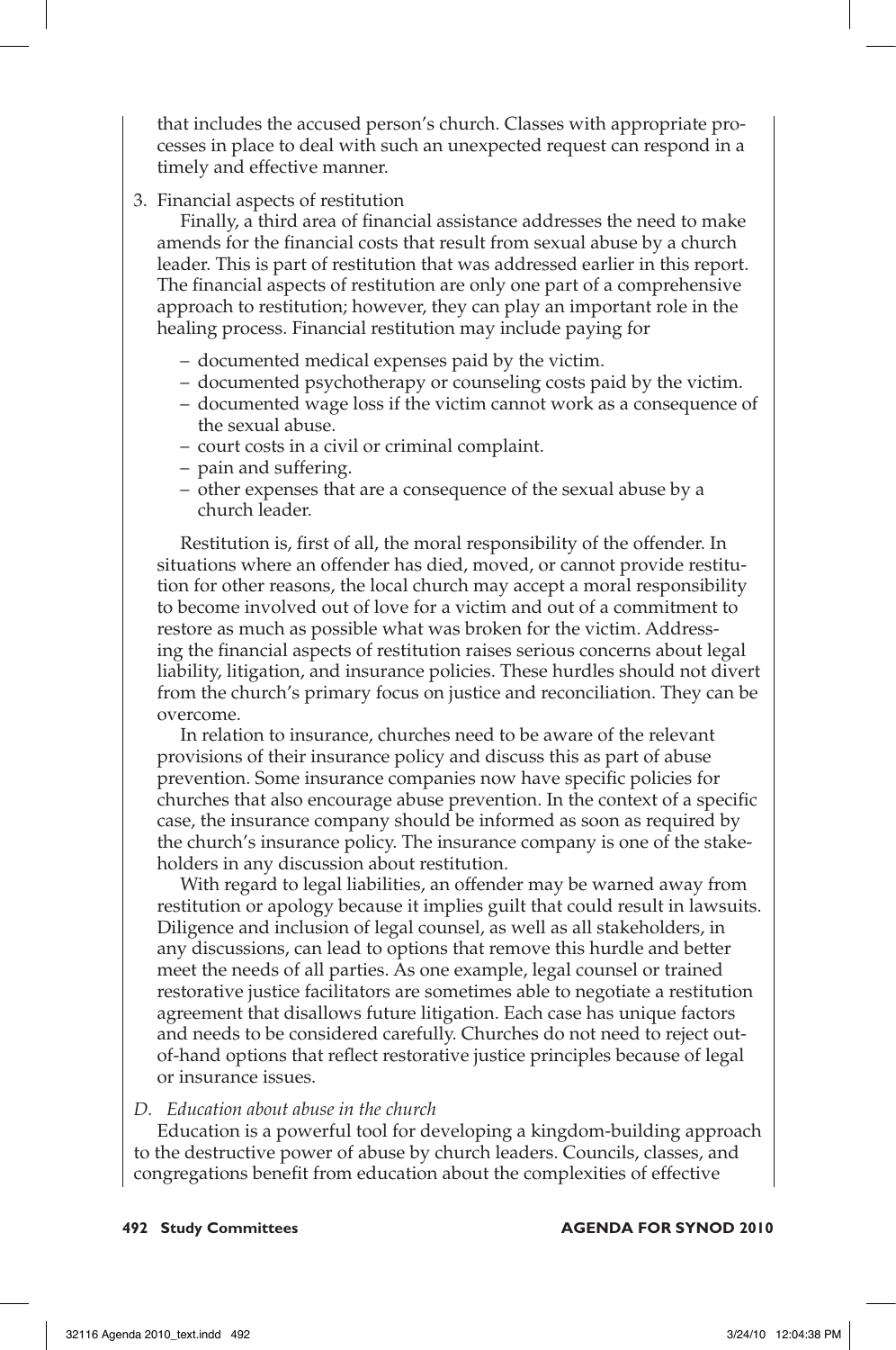prevention, sexual misconduct, emotional abuse, responding to allegations, and comprehensive healing. Councils and congregations need ongoing education to prevent abuse and to prepare for wise and just responses in the event of an allegation of abuse. Church councils in particular bear heavy responsibilities when abuse allegations are presented. Yet, frequently councils have little preparation for the task they face and the decisions that must be made. Since each year brings new council members, councils need to plan yearly training on abuse prevention and response.

When council members are faced with an allegation, they need immediate information about abuse, and they need assistance to understand their responsibilities in the process for responding to allegations. The task force suggests that the Safe Church Ministry be asked to develop a specific handbook for council members, containing information about the dynamics of abuse and a step-by-step description of the role and guidelines council members should follow in the process of responding to an allegation of abuse. This handbook should be distributed and read by all council members before they begin their deliberations on a specific case. Informational material specifically for council members dealing with abuse allegations could also be available on the Safe Church Ministry website, where any council member could access it when needed.

Ongoing education for members of CRC congregations supports abuse prevention and wise responses in the event of an allegation. The Safe Church Ministry offers materials to all congregations. The Safe Church Ministry also provides initial and ongoing training to members of classical safe church teams resulting in knowledgeable people available at the local level.

Some suggestions received by the task force include brochures for church information centers, specific training for church council members, and expansion of the resources available on the Safe Church Ministry website. This would provide easy access by all church members to practical materials designed for the possible situations and roles they may be facing when they look for information.

Aspiring pastors need training and education about abuse dynamics and clergy abuse. Trained, knowledgeable clergy will reduce the risk of abuse in the future and increase the likelihood of sensitive and wise responses to situations of alleged abuse. Calvin Theological Seminary includes training about abuse and boundaries in its curriculum. The seminary is encouraged to continue this training, develop it further as new materials become available, and reinforce it in continuing education programs.

#### *E. Guidelines for handling abuse allegations against a church leader*

The denominational guidelines for handling abuse allegations against a church leader provide direction when abuse is alleged. The guidelines seek to facilitate justice for everyone involved. The task force, including the director of Safe Church Ministry, reviewed the guidelines to take into consideration knowledge gained from experience; advice from past claimants; comments from advisory panels; and recommendations from legal, insurance, and other professionals. Proposed modifications of the guidelines improve their usefulness as an effective response to allegations of abuse by a church leader. The appendices to this report contain the proposed advisory panel guidelines as amended. Appendix A is a clean version of the proposed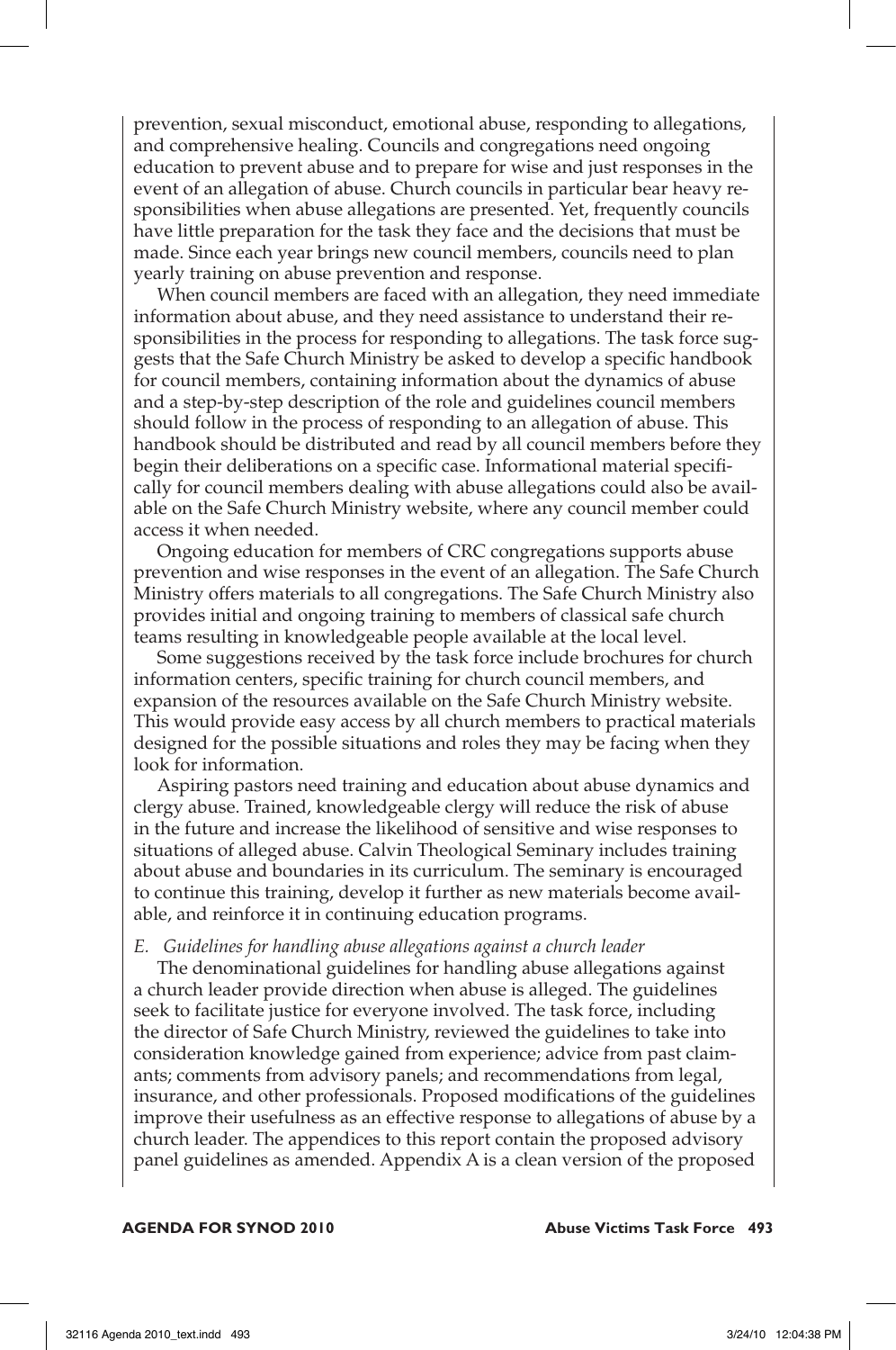revisions and Appendix B is included to show the changes as compared to the 1997 version.

# **III. Recommendations**

*A.* That synod give the privilege of the floor to Ms. Kathy Vandergrift and Ms. Laura V. Triezenberg as representatives of the Abuse Victims Task Force.

*B.* That synod urge church councils to provide for the pastoral care needs of the claimant, the accused, families, and congregation when an allegation of sexual abuse against a church leader is brought forward.

## *Grounds:*

- 1. Effective pastoral care is necessary for healing for individuals and for the congregation.
- 2. Effective pastoral care is an essential component of a just and merciful response fitting to the followers of Christ.
- 3. The elders are charged to provide faithful care and discipline for the church.

*C*. That synod urge councils to immediately appoint a person or small group of persons, accountable to the elders, who will ensure that the pastoral care needs of the claimant, the accused, families, and congregation are addressed.

## *Grounds:*

- 1. A structure and accountability will assist with effectively meeting pastoral care needs.
- 2. The importance of pastoral care merits the focused attention of a small group so that pastoral care needs will not be overlooked.

*D.* That synod reaffirm the decision of Synod 2005 in its support for restorative justice principles and their application in the way that churches respond to abuse issues, recognizing that it will not be appropriate in all cases.

# *Grounds:*

- 1. This complies with the decision of Synod 2005 that calls on all parts of the church to "employ restorative justice practices" in their community lives (*Acts of Synod 2005*, p. 762), and asks churches to review their own practices in light of restorative justice principles.
- 2. There is research to document the added value of applying restorative justice principles in response to abuse within close communities, when appropriate.
- 3. Consistency between public witness and internal practice is important for the credibility of the church, especially in the current cultural context.

*E.* That synod encourage CRC churches and agencies to take steps to increase awareness and understanding of restorative justice teachings and their relevance for life within the church, among both pastors and church members.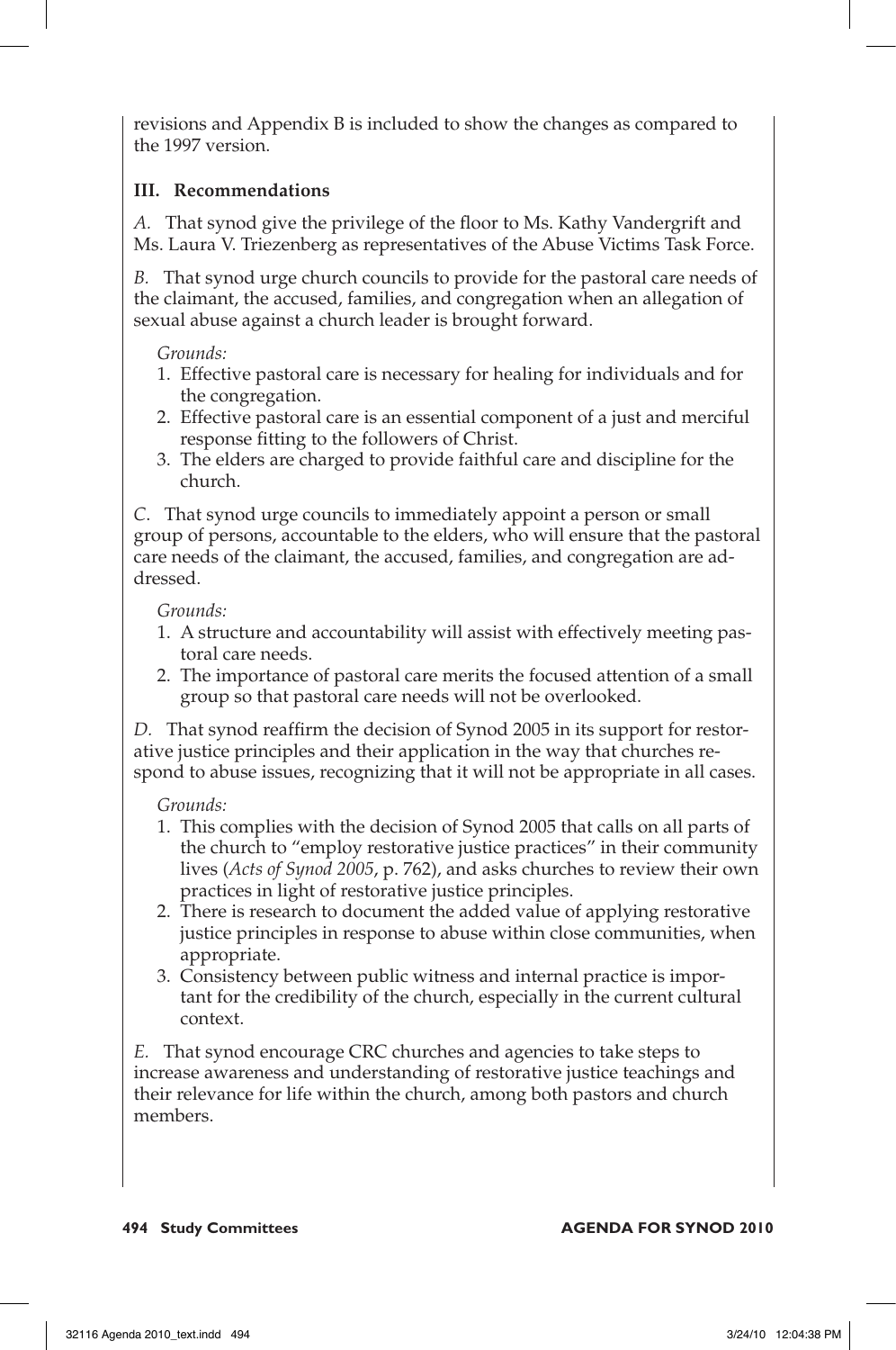## *Grounds:*

- 1. There is limited awareness of restorative justice within the CRC community, and dominant messages in our culture reinforce an adversarial approach to justice that is contrary to restorative justice principles.
- 2. Increased general awareness is essential for implementing the decisions of Synod 2005, and this awareness is important for effectiveness in application to abuse response within the CRC.

*F.* That synod, to begin implementation, allow for pilot projects in the use of restorative justice practices in response to specific situations of abuse by church leaders, provided that recognized restorative justice facilitators are available and participation is genuinely voluntary. Pilot projects and evaluations of them will be coordinated by the Safe Church Ministry to share the learning for application to other cases.

## *Grounds:*

- 1. Pilot projects are a useful way to explore implementation of a different approach. Using them allows learning and opportunity to address any problems before changing existing practices for the entire church community.
- 2. Current guidelines and CRC church polity allow flexibility when stakeholders and relevant church authorities agree that an alternative approach might be beneficial.

*G.* That synod encourage all church councils to develop a plan for providing financial assistance for abuse-related counseling, if and when it is needed, as a diaconal response to a person in need, as early as possible and without judgment regarding any future claims. Options for consideration are a classis counseling fund, an arrangement with a local counseling or mental health agency, or other appropriate means.

## *Grounds:*

- 1. Such counseling represents proper pastoral care for those in need.
- 2. Counseling is often needed to assist claimants with greater understanding of their situation and to assist with decisions that lead to healing.
- 3. Providing benevolent financial assistance is a typical diaconal activity.

*H.* That synod advise each church council to annually review its policies for abuse prevention and liability coverage.

## *Grounds:*

- 1. Prevention of harm is essential for the well-being of individuals, the congregation, and the witness of the church.
- 2. Stewardly planning and resource use require responsible liability coverage for situations in which abuse occurs despite prevention efforts.

*I.* That synod encourage councils to use a restorative justice framework in decisions regarding restitution following sexual abuse allegations against a church leader that have been sustained.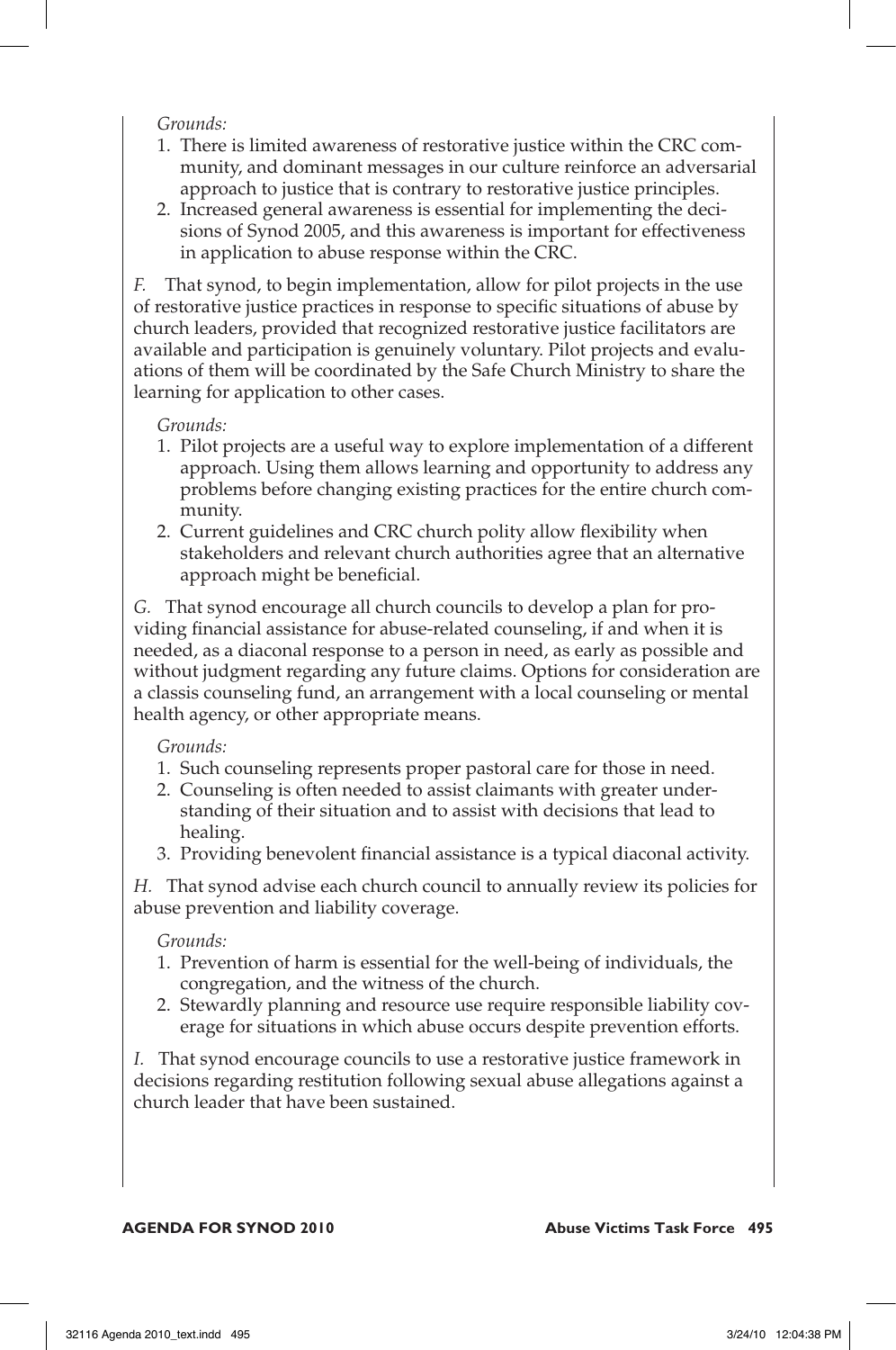## *Grounds:*

- 1. Justice is facilitated when a victim receives needed healing responses.
- 2. Restitution should not be neglected or minimized as part of responding to victims with justice and mercy.
- 3. Restorative justice principles and practices are effective means for determining what may be needed for healing.

*J.* That synod strongly encourage councils to participate in yearly training on topics such as effective abuse prevention, the complexities of abuse situations, the denominational abuse response guidelines, and comprehensive healing for everyone affected by the situation.

## *Grounds:*

- 1. Councils are entrusted with the well-being of their congregations; education will support the fulfillment of this responsibility.
- 2. Councils bear primary responsibility for decisions when abuse allegations are presented; education will result in thoughtful consideration of the complexities of mercy and justice in difficult situations.

*K.* That synod request that the executive director of the CRCNA develop additional educational resources on abuse prevention and church leader misconduct that are easy-to-understand and readily accessible for church members in general (e.g., brochures for church information centers, and specific resources on the dynamics of abuse by church leaders for church council members).

## *Grounds:*

- 1. Information should be available to everyone in the church, including ministry leaders.
- 2. Education efforts need to address the reality and dynamics of abuse committed by church leaders in order to enhance prevention efforts and to support just and healing responses when abuse occurs.
- 3. Wide distribution of educational resources increases the probability that people will protect themselves and their fellow church members more effectively against abuse in the church.
- 4. New technology, including the Internet, offers expanding opportunities for wide dissemination and easy access.

*L.* That synod request that the executive director of the CRCNA develop a handbook that clearly describes the roles and responsibilities of church council members when an allegation of sexual abuse by a church leader arises, for distribution to church council members when a case arises, and for easy reference throughout the process.

## *Grounds:*

- 1. Council members have primary responsibility for decisions in situations of alleged sexual abuse by a church leader.
- 2. Council members need to be equipped with knowledge in order to fulfill the responsibilities of their office when situations involving abuse arise.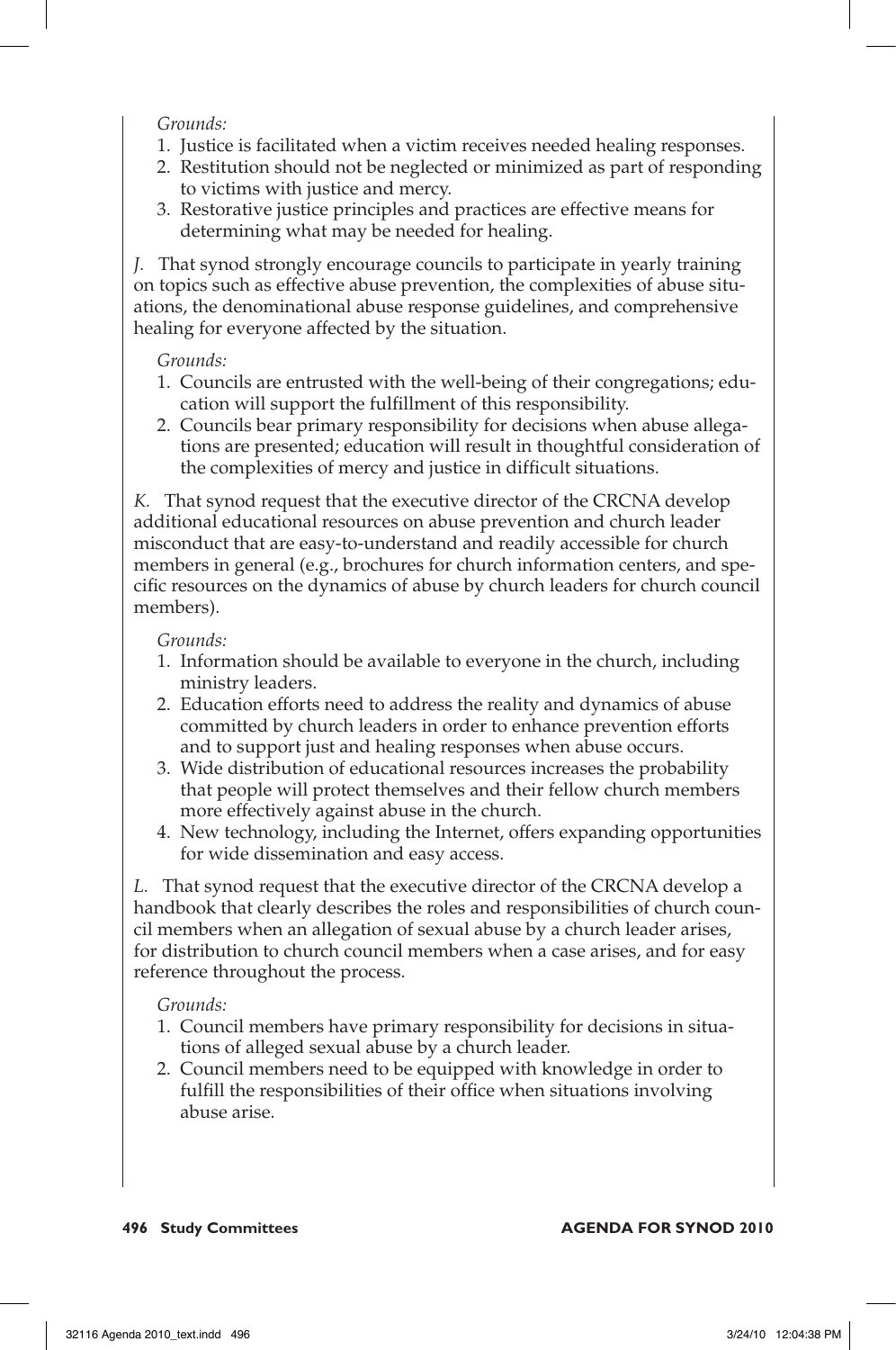*M.* That synod adopt the revised "Guidelines for Handling Abuse Allegations Against a Church Leader" as indicated in Appendix A.

*Ground:* These changes are consistent with the mandate to respond to the needs of victims of abuse.

*N*. That synod instruct the Board of Trustees to take the necessary steps to ensure that adequate resources are available to implement the recommendations in this report.

*Grounds:*

- 1. Synod has repeatedly made decisions indicating that effective abuse prevention and response is a high priority for the denomination.
- 2. Additional information and analysis are needed to determine what can be accomplished with existing resources and what additional human and financial resources are required.
- 3. This involves administrative decisions that go beyond the mandate of the task force.
- *O.* That synod dismiss the Abuse Victims Task Force with thanks.

Abuse Victims Task Force Bruce G. Adema, staff adviser Daniel B. Mouw, BOT representative Beth A. Swagman, Safe Church Ministry staff Laura V. Triezenberg, reporter Katherine M. Vandergrift, chair

# **Appendix A**

# **Proposed Guidelines for Handling Abuse Allegations Against a Church Leader (clean version)**

*Note:* The following material contains recommended changes to the "Guidelines for Handling Abuse Allegations Against a Church Leader." In developing this draft document for your review, the Abuse Victims Task Force omitted several paragraphs from the original 1997 version in order to reduce the length of this draft document and because changes were not recommended to those paragraphs. The omitted paragraphs are intended, however, to be included in the final set of guidelines despite their absence from this draft document.

# **1. Definitions**

- a. Church Leader: Member churches and classes should be allowed some freedom in defining *church leader*. A member church or classis may use the definition of church leader that is consistent with its general liability policy or other insurance coverage.
- b. Misconduct: The Canadian provinces and each of the fifty United States have legal definitions of child abuse, child sexual abuse and exploitation, and physical abuse as well as a host of definitions of crimes committed against adults, including assault and battery, rape, and sexual harassment. Ecclesiastical procedures such as those out-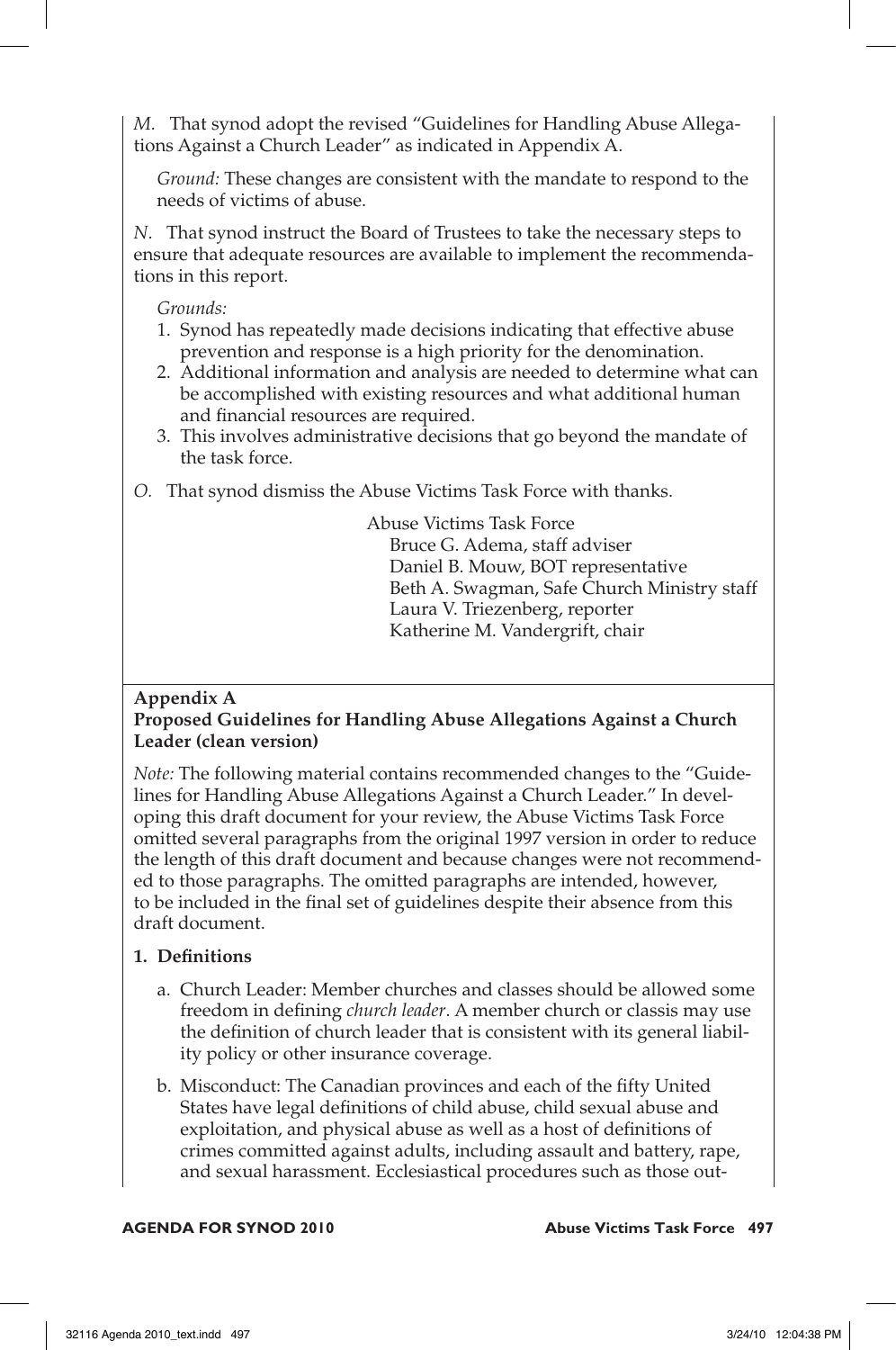lined in Sections 2 and 3 that follow cannot measure a person's guilt by a legal standard; only civil authorities are entitled to hold a person accountable for violation of a civil or criminal code. For that reason, an ecclesiastical procedure cannot judge a person to be guilty of child abuse or rape as defined by law. An ecclesiastical procedure can, however, judge someone to be guilty of ungodly conduct, misuse of power, misuse of spiritual authority, sexually inappropriate behavior, and neglect and abuse of office. These behaviors are not violations of civil or criminal code and therefore are not subject to criminal prosecution or civil redress. They are, instead, behaviors that violate the trust and well-being of individuals and the community of believers, and they taint the office held by the offender.

 The following definitions are given to further assist the churches in understanding the types of behaviors that might constitute ungodly conduct, misuse of power, sexually inappropriate behavior, and so forth:

- 1) Physical misconduct Physical misconduct means
	- threatened harm or non-accidental injury inflicted on a minor or legally protected adult, or
	- offensive or harmful contact to an adult.

 Physical misconduct is sometimes a single event, but more often a chronic pattern of interacting with a minor or an adult.

2) Sexual misconduct

Sexual misconduct means

- exploiting or grooming (preparing) a minor or an adult—regardless of consent or circumstances—for the purpose of sexual touch, sexual activity, or emotional intimacy with the result of either sexual gratification or power and control over the minor or adult,
- unwelcome touch, sexual activity, or emotional intimacy between co-workers, co-volunteers, or
- sexual touch, sexual activity, or emotional intimacy between a supervisor and a subordinate who serve together in a church program or church ministry.

# **2. Suggested guidelines when the claimant is an adult**

 The guidelines in this section describe the process to be followed (1) when the claimant is an adult or (2) when the claimant comes forward as an adult with an allegation of abuse that took place during childhood or adolescence. The guidelines for handling abuse allegations by an adult against a church leader assume the availability of an advisory panel. The role of the advisory panel is to evaluate the gravity of the allegations and the probable veracity of them. The standard of proof is that the testimony "more likely than not" supports the allegations.

*Note:* Provisions that specify the time to convene a meeting or the place of that meeting are only guidelines and are not requirements of the procedure.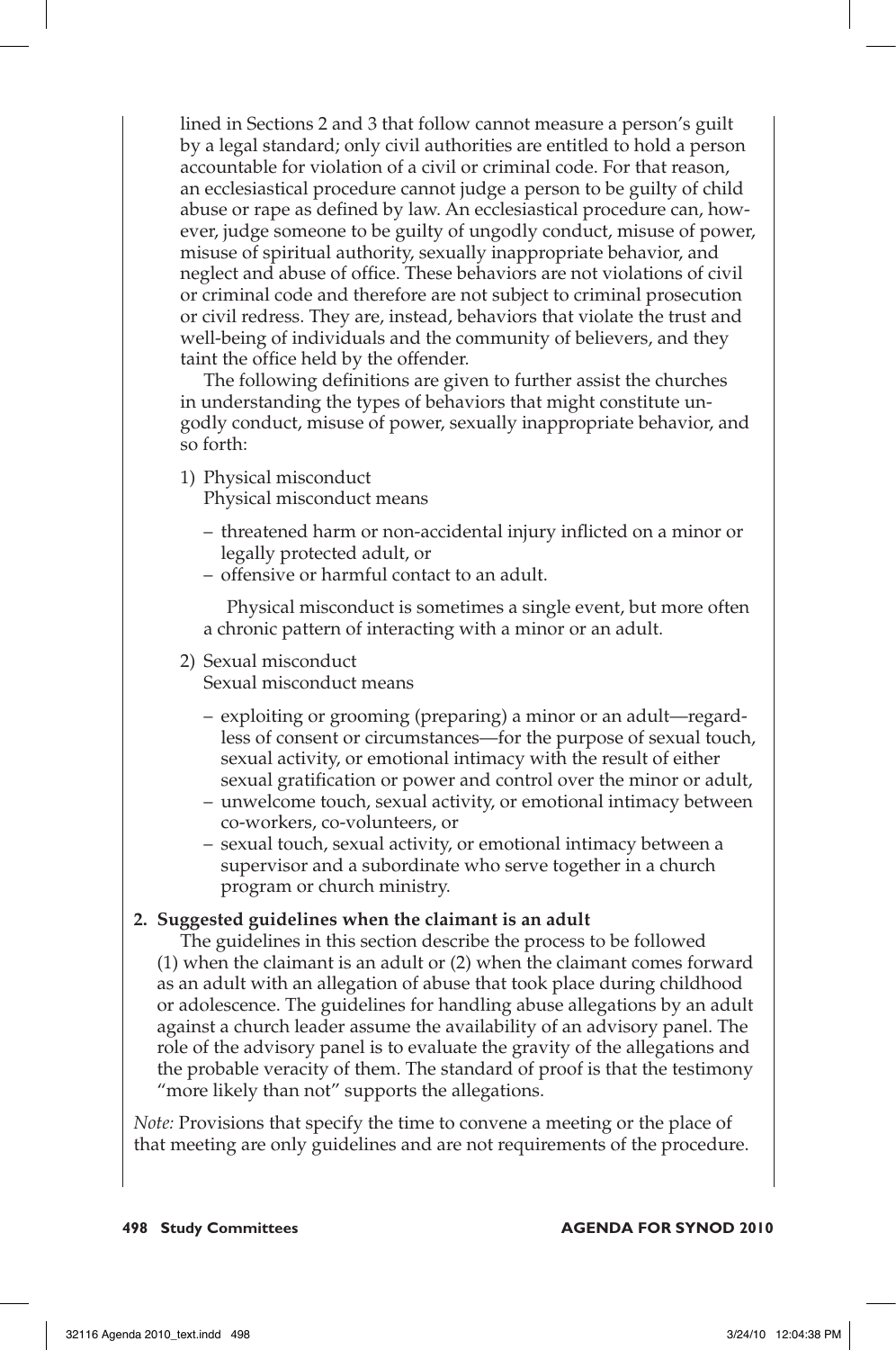- a. The claimant contacts the office of Safe Church Ministry or a classis safe church team for an advocate. The advocate will assist the claimant with her or his allegation by helping to compile witnesses and testimony, by attending the panel session with claimant, and by advocating for the claimant before other ecclesiastical bodies.
- b. The advocate should contact a member of the executive committee or similar committee (executive) of the accused person's church or the chairperson of the safe church team (team) with a request to convene an advisory panel. The contact should include the allegation in writing with the names of the claimant and the accused person.
- c. The executive notifies the safe church team chairperson (or the chairperson notifies the executive) of the advocate's contact. The executive (or chairperson) will identify the claimant, the accused person, and the allegation known at that time.

*Note:* The advisory panel will notify the accused person of the allegation after it has evaluated the testimony of the claimant to be both probable and serious.

- d. If a classis does not yet have a safe church team, then the advocate or the executive should contact the nearest team to convene an advisory panel (panel). A panel should convene as soon as possible after it receives a request to convene.
- e. The chairperson of the panel contacts the advocate to schedule the claimant's meeting. The panel chooses the location and the time. The claimant and witnesses should be available for the meeting. The panelists, executive committee members, claimant, advocate, and witnesses should not publicly mention the meeting.
- f. The panel chairperson brings the panelists under a pledge of confidentiality regarding the name of the claimant, the accused person, and the details of the allegation brought forward. The claimant and witnesses may waive confidentiality of their own testimony at the conclusion of the panel process so the advocate, the panelists, and the representatives (see section 2, g below) may report on the matter when it is presented to the executive, the council, and other ecclesiastical bodies.
- g. If the executive chooses, it may appoint two representatives to observe both the claimant's and the accused person's meeting with the panel. A representative must adhere to confidentiality during the panel process.
- h. The panel receives the information presented to it by the claimant, examines the contents of written materials, questions the witnesses, and consults with experts as needed.

 Testimony may be in the form of written material, witnesses, notarized statements, depositions (statements taken under oath), email and other electronic communications, and personal property. When distance would make travel difficult, costly, or cause an undesirable delay in convening the panel, teleconferencing and other secure methods of communication are permissible.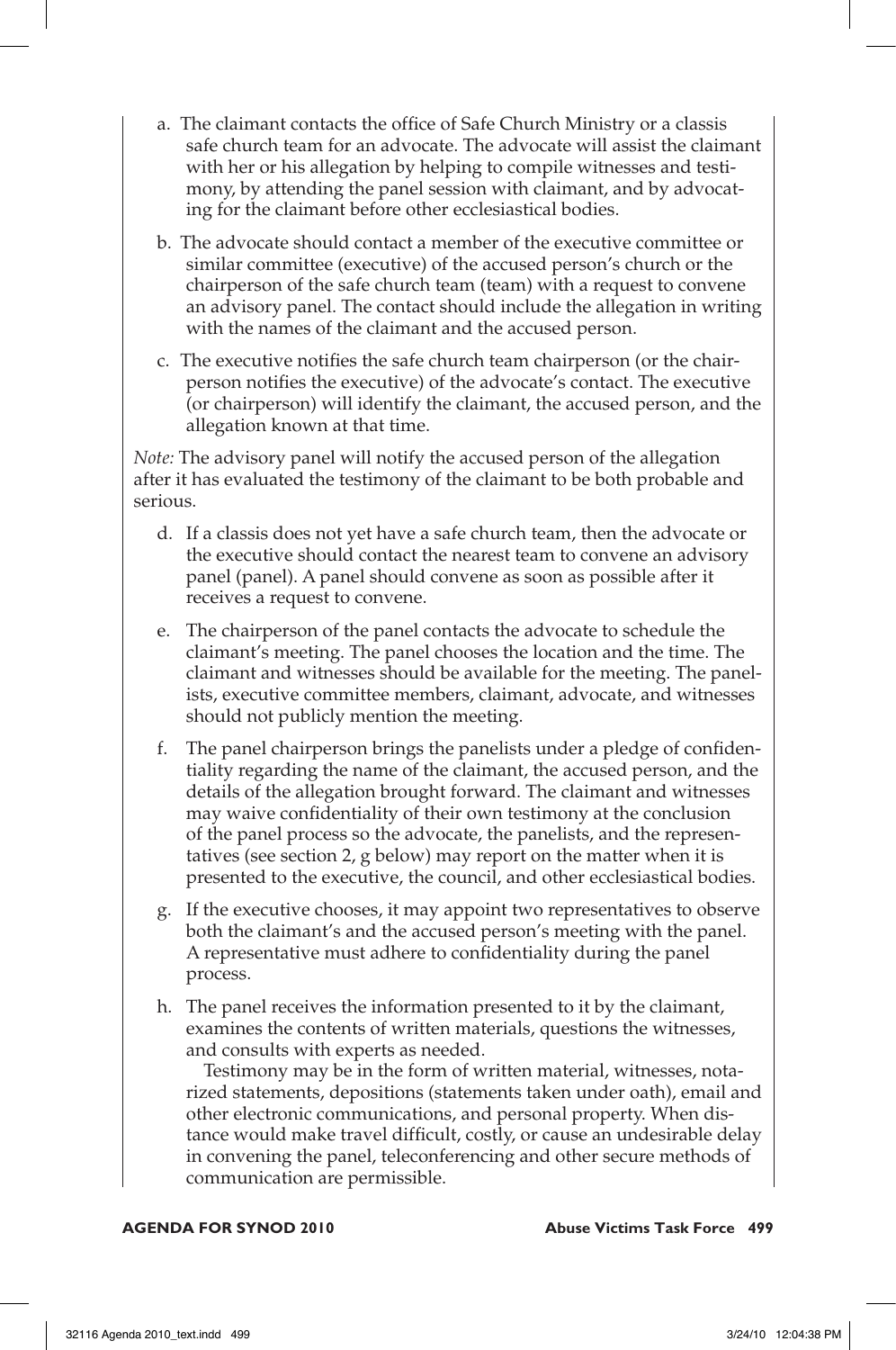- i. Following the meeting with the claimant, if the panel evaluates the allegation as both serious and probable, then the panel notifies the claimant of their evaluation and the panel moves to the next step in the advisory panel process. If, however, the allegation is not evaluated as serious or probable, then the panel ends its work. If the panel ends, it notifies the claimant and the executive. The executive may dismiss the matter or continue contact with the claimant.
- j. If the panel process continues, a panelist notifies the accused person that a claimant's advisory panel meeting took place. The panelist submits the allegations in writing to the accused person. The allegation must include specific incidents, the dates of those incidents when possible, and an indication of witnesses or corroborating evidence. The accused person has at least five (5) days after receiving the written allegation to prepare for his or her meeting with the panel. The accused person should be accompanied by a support person who is not a current or former practicing lawyer.

 The accused person presents his or her testimony before the same panel at a time and location chosen by the panel. The panelists, executive committee, accused person, support person, and witnesses should not publicly mention the meeting.

k. The panel receives the information presented to it by the accused person. They examine the contents of written material, notarized statements, or depositions. They interview the accused person and witnesses, and they consult with experts as needed. When distance would make travel difficult, costly, or cause an undesirable delay in convening the panel, teleconferencing and other secure methods of communication are permissible.

 The accused person and witnesses may waive confidentiality of their own testimony at the conclusion of the panel process so that the panelists and the representatives may report to the executive, the council, and other ecclesiastical bodies.

- l. The panel convenes to consider the seriousness and the probability of the allegation along with the testimonies offered by the claimant and the accused person. The panelists sign a report of their findings. If the panel hears the accused person's admission of misconduct, or if the claimant's testimony is more likely to have occurred than that of the accused person's testimony, the panel may offer specific recommendations for pastoral care and church discipline. The panel will send a copy of their report to the claimant and the accused person.
- m. The executive receives the panel's report. The chairperson presents the panel's report first; next, the advocate (or the claimant) presents to the executive; and then the representatives present to the executive.

 If the accused person is an ordained pastor, then a classical church visitor or member of the classical interim committee must be present when the chairperson, advocate or claimant, and the representatives meet with the executive.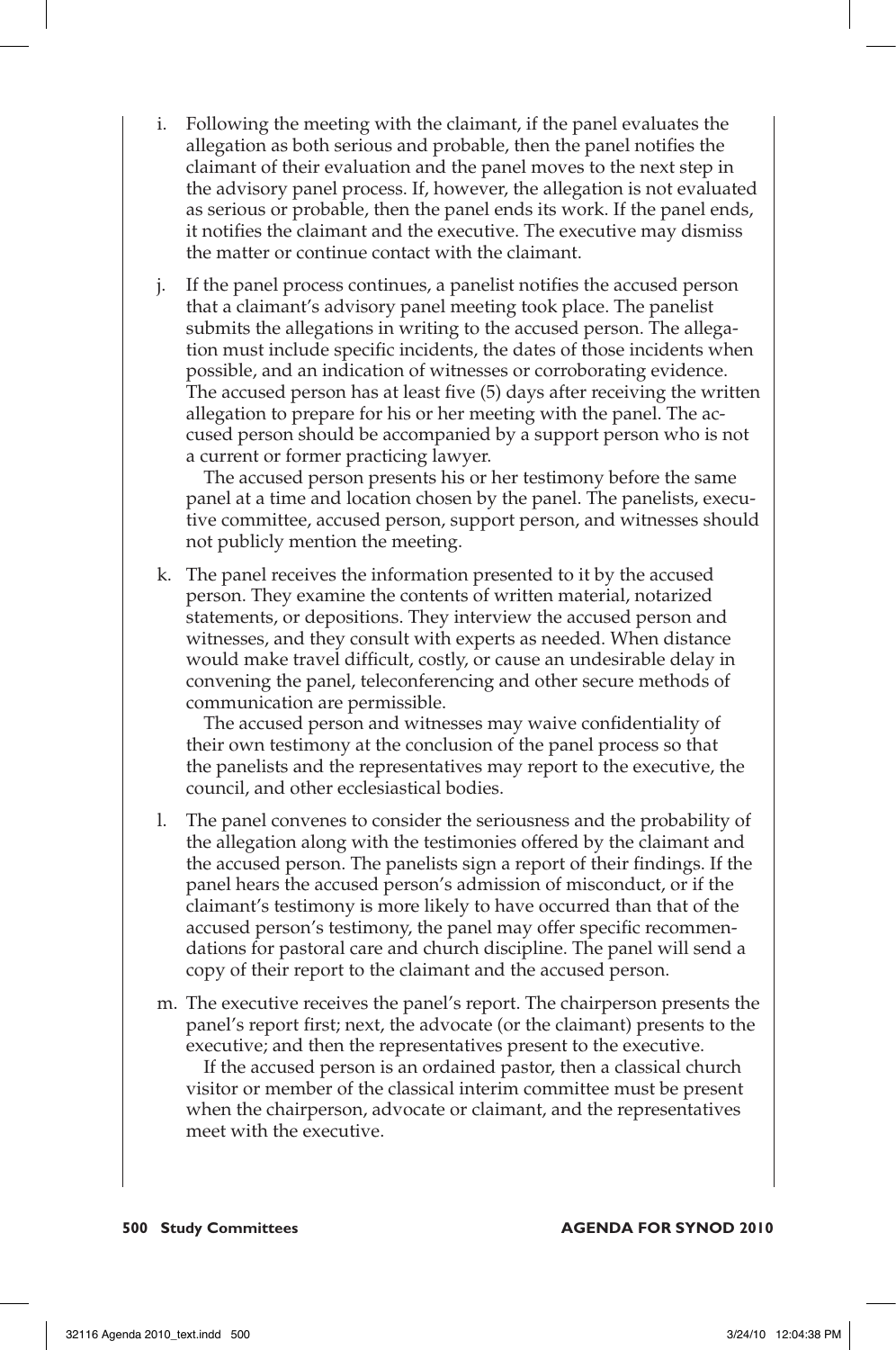- n. The executive must convene the council to bring the panel's report. At this meeting, the chairperson first presents the panel's report. Second, the council should meet with the claimant (or advocate) and the accused person individually, one after the other. Neither the claimant (advocate) nor the accused person should meet with the council prior to this meeting. Third, the representatives meet with the council.
- o. If the accused person acknowledges his or her guilt at the council meeting, the council should initiate steps of discipline by following Church Order Articles 82 and 83. When the council takes a step of discipline, it should inform the neighboring council for its concurrence, if necessary, and the congregation as well.
- p. The council has thirty days from receipt of the report to adjudicate the allegation and decide the next course of action. The council will notify in writing the claimant and the accused person of its adjudication and its next course of action. The council may conduct its own hearing into the matter, and if so, the claimant and the accused person may have legal counsel present at the council's expense.
- q. If the council decides to take no further action on the report, or if the action taken by the council is contrary to the findings of the advisory panel, then the panel chairperson, after consultation with the claimant or advocate, will
	- 1) submit a copy of the panel's report to the church visitors with a request for intervention; or
	- 2) submit a copy of the panel's report to the classical interim committee with a request for intervention.
- r. If the executive does not inform the council of the panel's report, the panel chairperson or advocate will immediately contact the church visitors or classical interim committee.
- s. The advocate and the claimant may attend any subsequent ecclesiastical meetings where the allegations are discussed, including classis, the denominational Judicial Code Committee, or the advisory committee of synod.
- t. The claimant and the accused person may appeal the decision of the council. Such appeals should be addressed to the classis, where standard appeal procedures are applied.

## **3. Five important footnotes**

a. These are *suggested* guidelines. The circumstances of abuse may dictate that church officials deviate from them. In addition, state and provincial laws vary somewhat in terms of the manner in which abuse is defined and how it should be reported. The presumption should be in favor of following the guidelines in the case of each allegation of abuse; however, the church is best served by retaining legal counsel with expertise in the area to define the legal standards relevant to a particular jurisdiction. Furthermore, the director of Safe Church Ministry can be consulted regarding the application of the guidelines.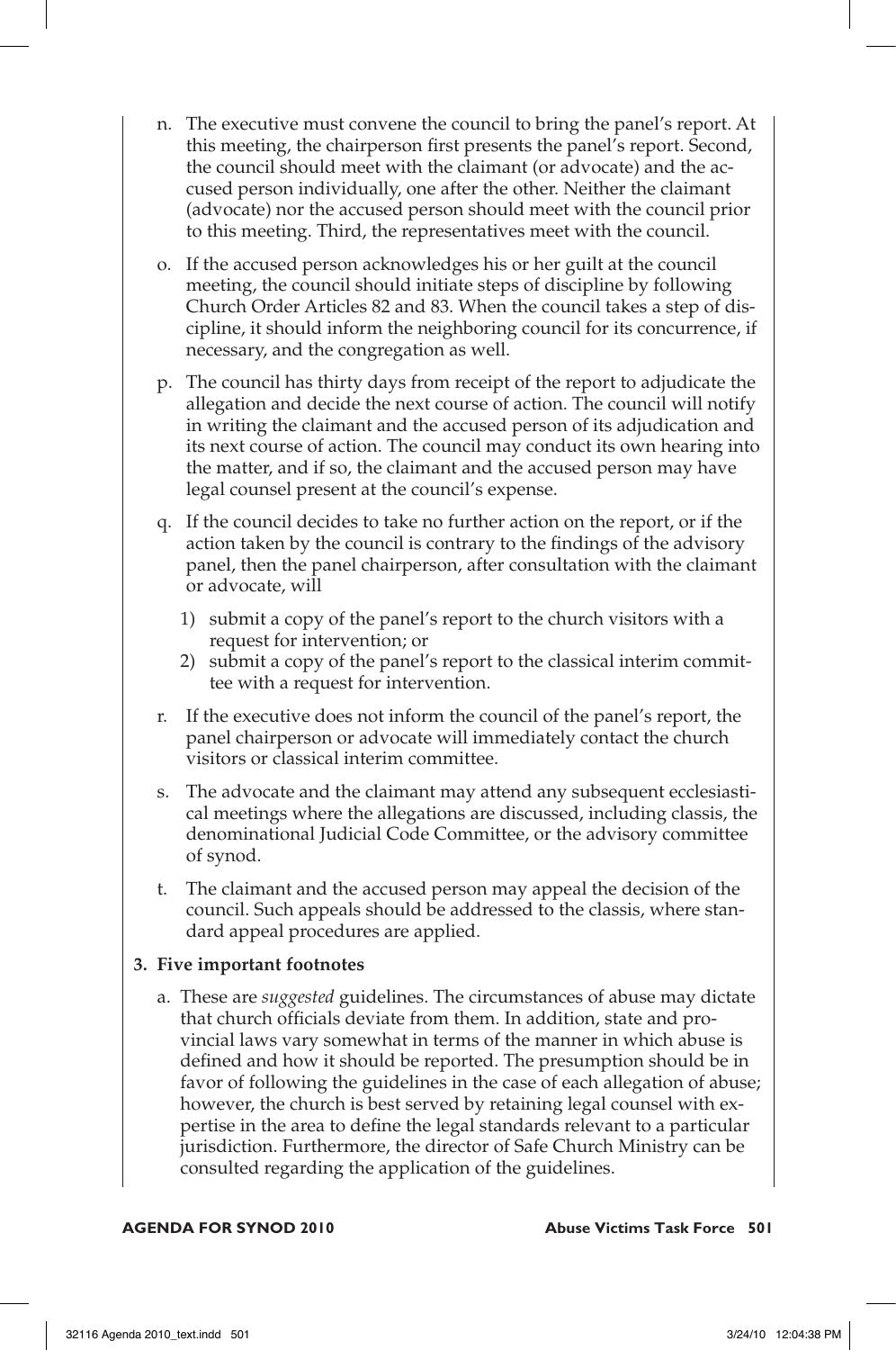- b. The guidelines anticipate that the claimant's allegations will be disclosed to certain entities or individuals at certain times. At each stage of the proceedings outlined in the guidelines, those individuals who disclose and/or receive information relating to the allegations should use extensive precautions to ensure that the allegations and surrounding circumstances are not shared with any entities or individuals other than those expressly described under these guidelines or required by law. Accuracy is of the utmost importance in the disclosure of allegations or surrounding circumstances to those individuals or entities named in these guidelines. Wrongful or inaccurate dissemination of information can lead to adverse legal consequences.
- c. Whenever a disclosure of allegations of child abuse or assault is warranted, the disclosure must include the language of the criminal code along with the indication that criminal authorities have made the charges and will follow them up to the full extent of their capabilities. If the allegations are ungodly conduct, abuse of office, and so forth, then the disclosure must include the language of the Church Order along with the indication that church officials will follow up to the full extent of their capabilities. After a judgment on the matter is rendered, subsequent disclosure must include the language of the Church Order; an explanation of the violation(s) may be given but only with care so as to protect the identity of the victim. Failure to explain the nature of the violation enables the offender to continue a pattern of denial or minimization and promotes the perception that the matter is being covered up somehow.
- d. Member churches and classes that adopt these guidelines should check with their own legal counsel about potential liability that arises from the guidelines. By adopting the guidelines, the member church and its classis may be assuming legal obligations not dictated under the laws of their jurisdiction. The liability of the advisory panel that serves the member church or classis should also be discussed with legal counsel. A classis that forms a safe church team and advisory panel should be incorporated and should obtain legal protection for the volunteers serving on each. Finally, member churches and classes that adopt the guidelines should follow the procedures specified. Negligent failure to follow the guidelines as adopted could be a basis for potential liability.
- e. Denominational personnel should not serve on either a safe church team or an advisory panel.

# **Appendix B**

## **Guidelines for Handling Abuse Allegations Against a Church Leader (changes noted)**

*Note:* The following "Guidelines for Handling Abuse Allegations Against a Church Leader" show the changes made from the 1997 version of the guidelines for comparison purposes. Several paragraphs from the 1997 version have been omitted in order to reduce the length of this draft document and because changes were not recommended to those paragraphs.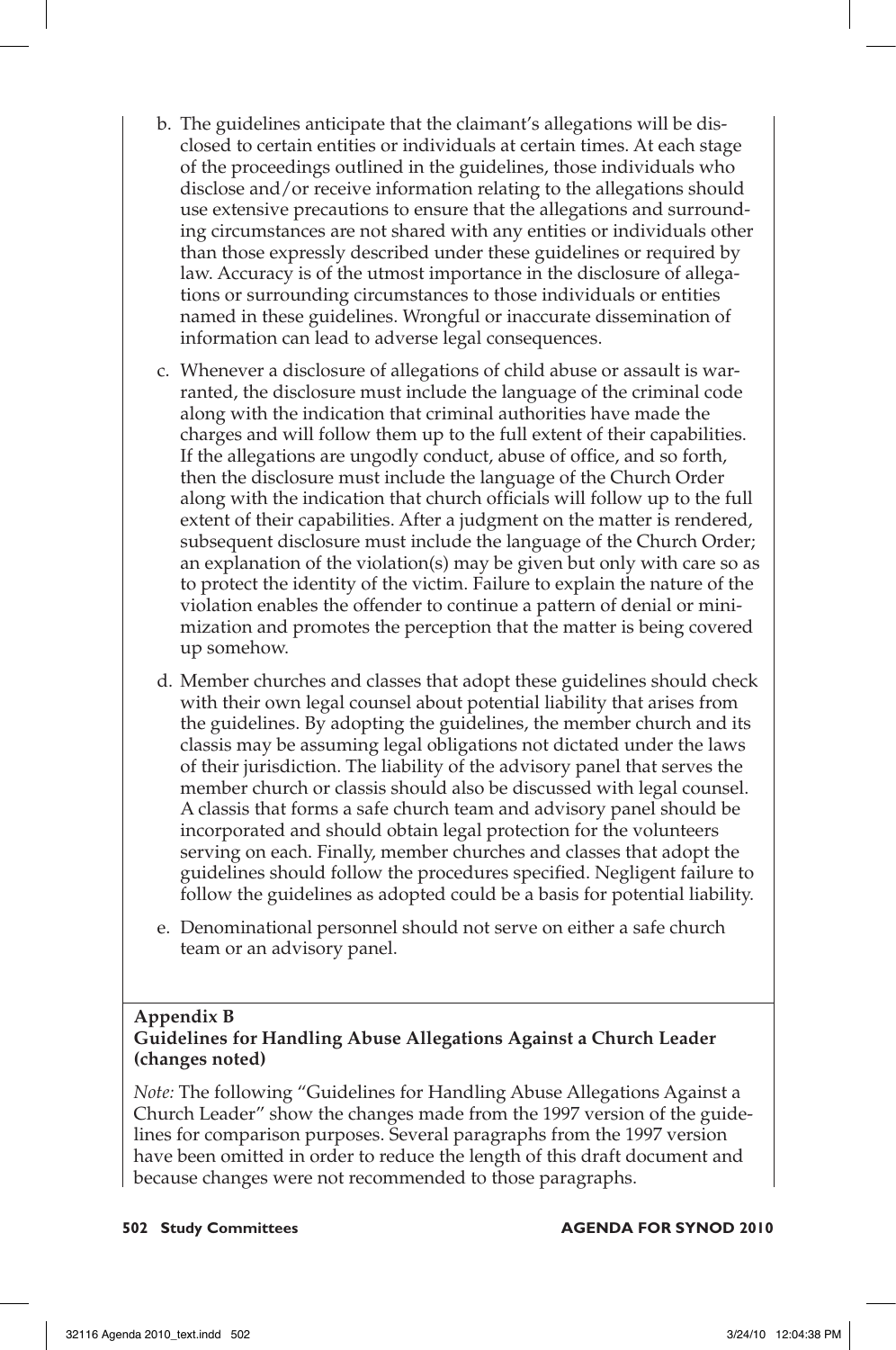## **1. Definitions**

- a. Church Leader: Member churches and classes should be allowed some freedom in defining *church leader*. A member church or classis may use the definition of *church leader* that is consistent with its general liability policy or other insurance coverage.
- b. Misconduct: The Canadian provinces and each of the fifty United States have legal definitions of child abuse, child sexual abuse and exploitation, and physical abuse as well as a host of definitions of crimes committed against adults, including assault and battery, rape, and sexual harassment. Ecclesiastical procedures such as those outlined in Sections 2 and 3 that follow cannot measure a person's guilt by a legal standard; only civil authorities are entitled to hold a person accountable for violation of a civil or criminal code. For that reason, an ecclesiastical procedure cannot judge a person to be guilty of child abuse or rape as defined by law. An ecclesiastical procedure can, however, judge someone to be guilty of ungodly conduct, misuse of power, misuse of spiritual authority, sexually inappropriate behavior, and neglect and abuse of office. These behaviors are not violations of civil or criminal code and therefore are not subject to criminal prosecution or civil redress. They are, instead, behaviors that violate the trust and well-being of individuals and the community of believers, and they taint the office held by the offender.

 The following definitions are given to further assist the churches in understanding the types of behaviors that might constitute ungodly conduct, misuse of power, sexually inappropriate behavior, and so forth:

- a. Physical abuse is any non-accidental injury inflicted on another person. It is sometimes a single event but more often a chronic pattern of behavior. It may result from severe punishment.
	- 1) Physical misconduct Physical misconduct means
		- threatened harm or non-accidental injury inflicted on a minor or legally protected adult, or
		- offensive or harmful contact to an adult.

 Physical misconduct is sometimes a single event, but more often a chronic pattern of interacting with a minor or an adult.

b. Sexual abuse is exploitation of a person regardless of age or circumstance for the sexual gratification of another.

2) Sexual misconduct Sexual misconduct means

> – exploiting or grooming (preparing) a minor or an adult—regardless of consent or circumstances—for the purpose of sexual touch, sexual activity, or emotional intimacy with the result of either sexual gratification or power and control over the minor or adult,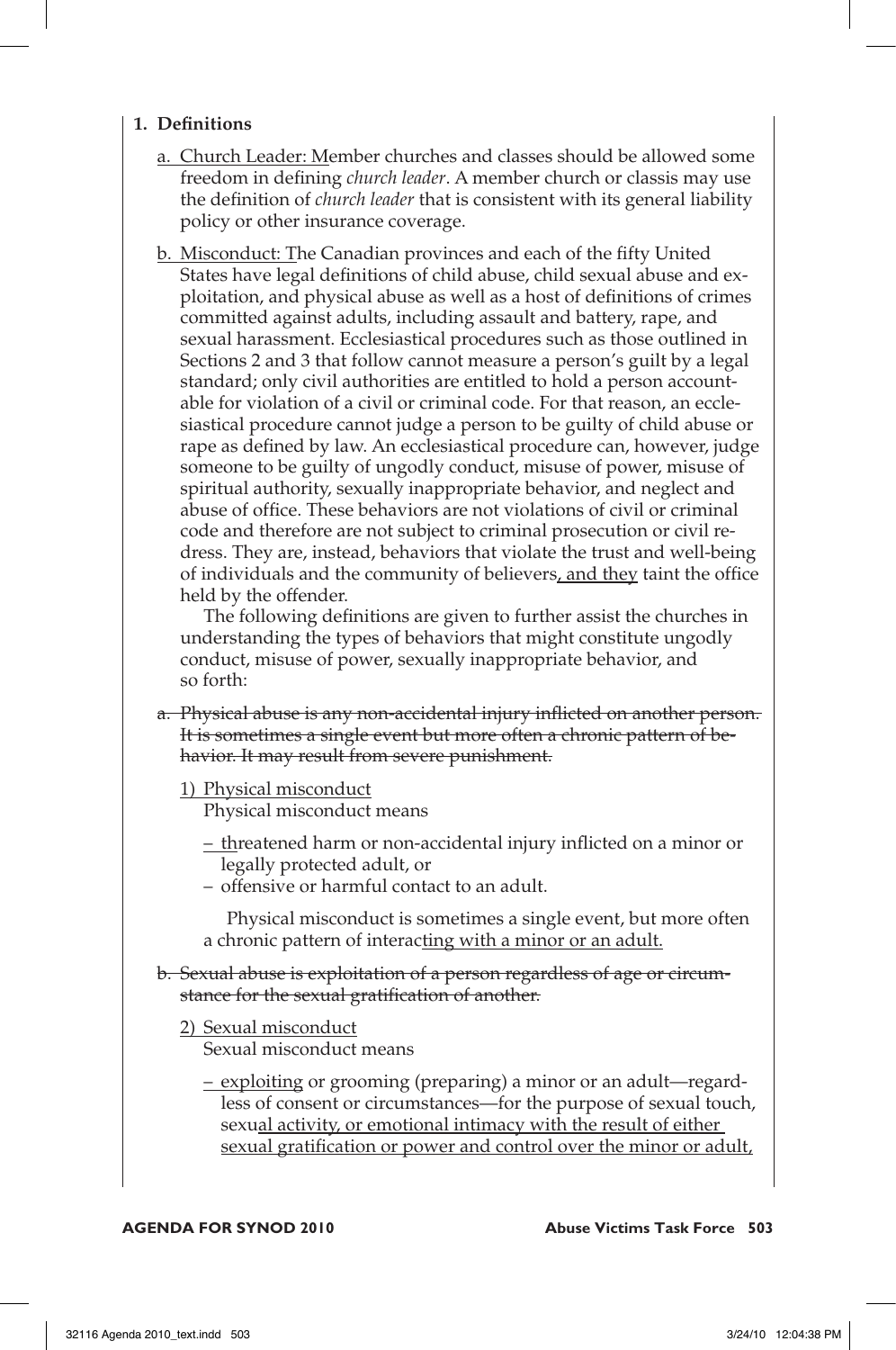- unwelcome touch, sexual activity, or emotional intimacy between co-workers, co-volunteers, or
- sexual touch, sexual activity, or emotional intimacy between a supervisor and a subordinate who serve together in a church program or church ministry.

## **2. Suggested procedures and guidelines when the abuse victim claimant is an adult**

 The guidelines in this section describe the process to be followed (1) when the alleged victim claimant is an adult or  $(2)$  when the allegedvictim claimant comes forward as an adult with an allegation of abuse that took place during the victim's childhood or adolescence. The guidelines for handling abuse allegations by an adult against a church leader assume the availability of an advisory panel. The role of the advisory panel is to evaluate the gravity of the allegations and the probable veracity of them. The standard of proof is that the testimony "more likely than not" supports the allegations.

*Note:* Provisions that specify the time to convene a meeting or the place of that meeting are only guidelines and are not requirements of the procedure.

- a. The claimant contacts the office of Safe Church Ministry or a classis safe church team for an advocate. The advocate will assist the claimant with her or his allegation by helping to compile witnesses and testimony, by attending the panel session with claimant, and by advocating for the claimant before other ecclesiastical bodies.
- b. If a classis has an abuse response team, then the person with the allegation or an The advocate should contact either a member of the executive committee or similar committee (executive) of the accused person's church or a member of the chairperson of the safe church team (team) with a request to convene an advisory panel, abuse response team. The contact should include the allegation in writing with the names of the claimant and the accused person. with a request for an advisory panel.
- c. In those cases when the abuse response team is contacted directly, the chairperson of the abuse response team notifies the executive committee of the church where the accused person is a member that an advisory panel has been requested, and then identifies the accused person, and the allegation known at that time. Confidentiality among these parties is very important. The executive notifies the safe church team chairperson (or the chairperson notifies the executive) of the advocate's contact. The executive (or chairperson) will identify the claimant, the accused person, and the allegation known at that time.

*Note:* The advisory panel will notify the accused person of the allegation after it has evaluated the testimony of the claimant to be both probable and serious.

d. If a classis does not yet have a safe church team, an abuse response team, then the person with the allegation or an then the advocate or the executive should contact the nearest team to convene an advisory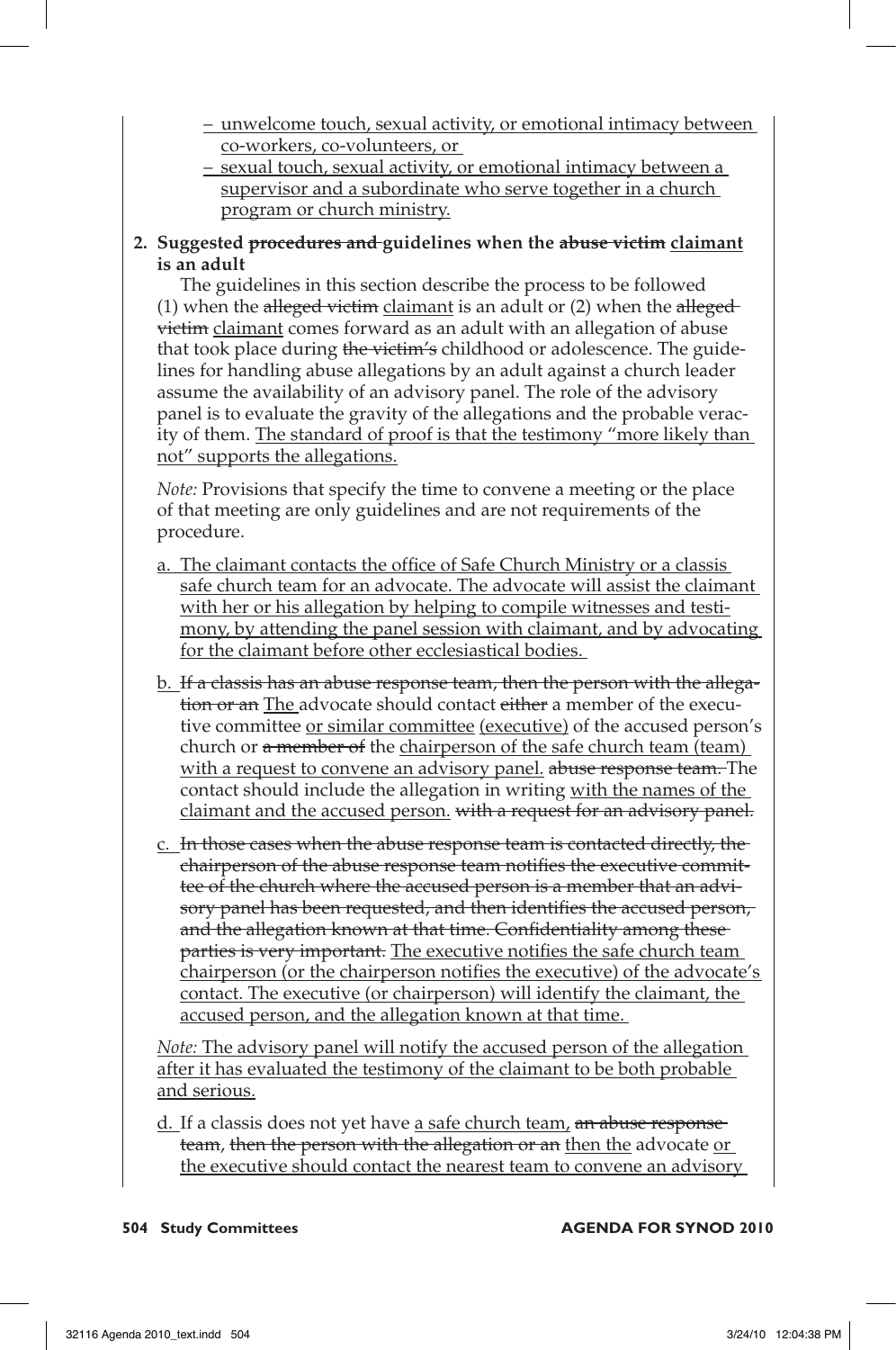panel (panel). A panel should convene as soon as possible after it receives a request to convene. should contact a member of the executive committee of the accused person's church. The contact should include the allegation in writing with a request for an advisory panel.

 The executive committee (or its equivalent), after consulting with one another (no one of those consulting may be implicated by the victim) and after reviewing the alternatives, should contact the nearest classical abuse response team to convene a panel. The advisory panel should be convened as soon as possible after the allegation is presented to a member of the executive committee or its equivalent.

- e. The chairperson of the panel contacts the advocate to schedule the claimant's meeting. The panel chooses the location and the time. The claimant and witnesses should be available for the meeting. The panelists, executive committee members, claimant, advocate, and witnesses should not publicly mention the meeting. A representative of the advisory panel should contact the accuser that an advisory-panel meeting will be held. The advisory panel chooses the location and the time for the meeting. The accuser and witnesses should be available for the meeting. No public mention of the meeting should be made by the panel members, the pastor, the president or vice president of council, or the accuser.
- f. The panel chairperson brings the panelists under a pledge of confidentiality regarding the name of the claimant, the accused person, and the details of the allegation brought forward. The claimant and witnesses may waive confidentiality of their own testimony at the conclusion of the panel process so the advocate, the panelists, and the representatives (see section 2, g below) may report on the matter when it is presented to the executive, the council, and other ecclesiastical bodies. When the advisory panel is convened, a chairperson should be appointed who is responsible to bring all panel members under a pledge of confidentiality regarding the name(s) of the alleged victim(s), the name of the alleged abuser, and any details of the allegation brought forward. The summary of the advisory panel should also be confidential, as well as any report of the advisory panel.
- g. If the consistory/council executive chooses, it may have appoint two representatives to observe both the claimant's and the accused person's meeting with hearing panels of the advisory panel the panel. A representative must adhere to confidentiality during the panel process. All matters of confidentiality apply to the consistory/council observers.
- h. The advisory panel should receives all the information presented to it by the accuser claimant, examines the contents of all written materials, questions the presenters witnesses, and consults with identified experts as needed. The experts should be knowledgeable in abuse dynamics, legal matters, church polity, child welfare, etc. The pledge of confidentiality extends to them as well.

For the advisory panel, supporting evidence Testimony may be in the form of written material, witnesses, notarized statements, depositions (statements taken under oath), email and other electronic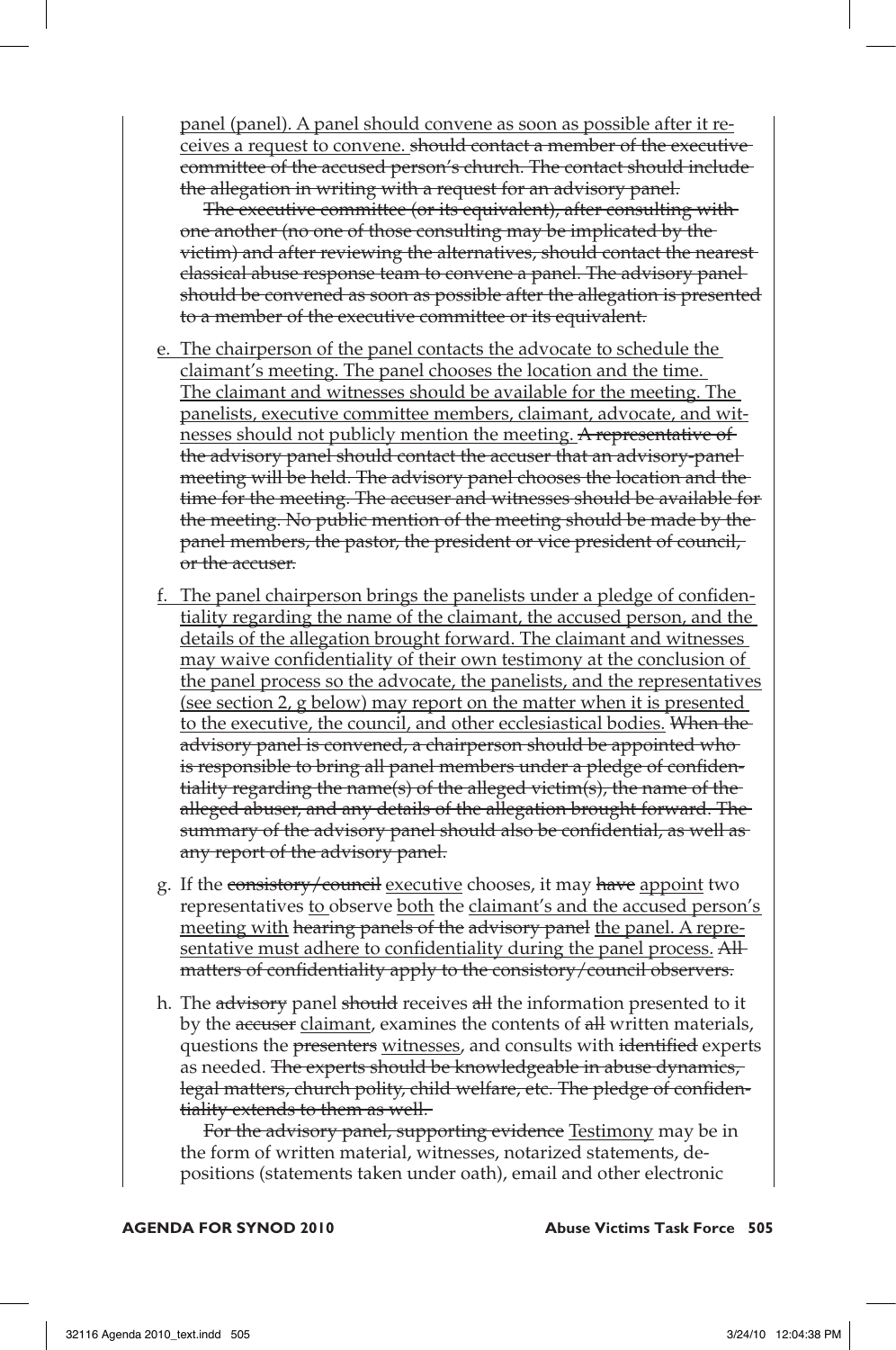communications, and personal property. or oral testimony, including hearsay testimony. When distance would make travel difficult, costly, or cause an undesirable delay in convening the panel, teleconferencing and other secure methods of communication are permissible. it difficult or costly for travel or cause an undesirable delay in convening the advisory panel, videotaping and telephone conferencing are allowable.

- i. Following the meeting with the claimant, if the panel evaluates the allegation as both serious and probable, then the panel notifies the claimant of their evaluation and the panel moves to the next step in the advisory panel process. If, however, the allegation is not evaluated as serious or probable, then the panel ends its work. If the panel ends, it notifies the claimant and the executive. The executive may dismiss the matter or continue contact with the claimant.
- j. If the panel process continues, a panelist notifies the accused person that a claimant's advisory panel meeting took place. A representative of the advisory panel should contact the accused person and notify him/her that an advisory panel meeting has taken place. The panelist submits the allegations in writing to the accused person. The allegation must include specific incidents, the dates of those incidents when possible, and an indication of witnesses or corroborating evidence. The accused person has at least five (5) days after receiving the written allegation to prepare for his or her meeting with the panel. The accused person should be accompanied by a support person who is not a current or former practicing lawyer.

The accused person presents his or her testimony should then beinvited to present his/her defense before the same panel at a time and location chosen by the panel. The panelists, executive committee, accused person, support person, and witnesses should not publicly mention the meeting.

Whenever possible, the accused should appear before the panelwithin seven days after the accuser does. At the time the accused is notified, he/she should be given information about the charges, including specific incidents, dates of specific incidents when possible, and indication of witnesses or corroborating evidence. The charges must be presented in writing.

k. The advisory panel should receives all the information presented to it by the accused person. They examine the contents of all written material, notarized statements, or depositions. They interview question the accused person and witnesses, and they consult with experts as needed. For the advisory panel, supporting evidence for the accusedmay be in the form of written material, witnesses, depositions (taken under oath), or oral testimony. When distance would make travel it difficult, costly, for travel or cause an undesirable delay in convening the advisory panel, teleconferencing and other secure methods of communication are permissible. videotaping and telephone conferencing are allowable.

 The accused person and witnesses may waive confidentiality of their own testimony at the conclusion of the panel process so that the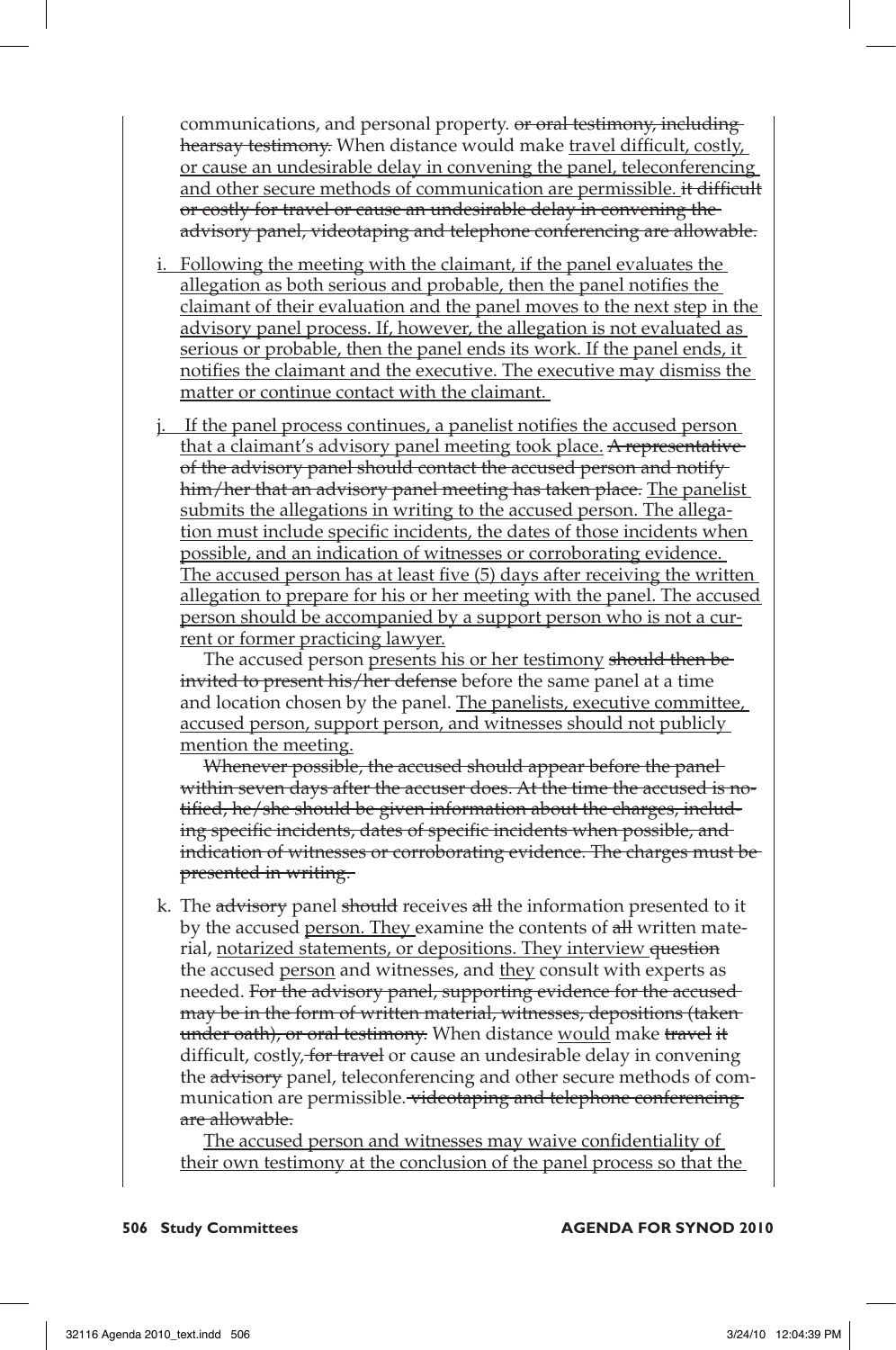panelists and the representatives may report to the executive, council, and the other ecclesiastical bodies.

- l. The advisory panel should convenes to consider the gravity seriousness and the probability probable veracity of the allegation along with the testimonies offered by the claimant and the accused person. as quickly as possible. The panelists sign a report of their findings. If the panel hears the accused person's admission of misconduct, or if the claimant's testimony is more likely to have occurred than that of the accused person's testimony, the panel may offer specific recommendations for pastoral care and church discipline. A summary of its findings should be put in written form for all panel members to sign. The written report may contain specific recommendations for pastoral care and/or discipline. The panel will send a copy of their report to the claimant and the accused person.
- m. The executive receives the panel's report. The chairperson presents the panel's report first; next, the advocate (or the claimant) presents to the executive; and then the representatives present to the executive. Within one week of the advisory panel's formulation of its summary, the chairperson of the advisory panel, accompanied by the advocate**,**  should report the panel's summary to the executive committee. The advisory panel should notify the accuser and the accused in writing of the panel's findings.

 If the accused person is an ordained pastor, then a classical church visitor or member of the classical interim committee must be present when the chairperson, advocate or claimant, and the representatives meet with the executive.

- n. The executive must convene the council to bring the panel's report. executive committee (or its equivalent) of the council should convene the consistory within one week to bring the panel's summary and its recommendations for pastoral care and/or discipline. At this meeting, the chairperson of the advisory panel should report first presents the panel's report. summary, and the advocate will be present. Second, the council should meet with the claimant (or advocate) and the accused person individually, one after the other. Neither the claimant (advocate) nor the accused person should meet with the council prior to this meeting. Third, the representatives meet with the council. advisorypanel ends when the chairperson of the advisory panel reports the panel's summary to the consistory of the alleged abuser's church. If oneof the consistory/council members is implicated by the alleged victim, he/she is excluded from participation in the deliberative work of the consistory/council dealing with the allegations against that member.
- o. If the accused person acknowledges his or her guilt at the council meeting, the council should initiate steps of discipline by following Church Order Articles 82 and 83. When the council takes a step of discipline, it should inform the neighboring council for its concurrence, if necessary, and the congregation as well.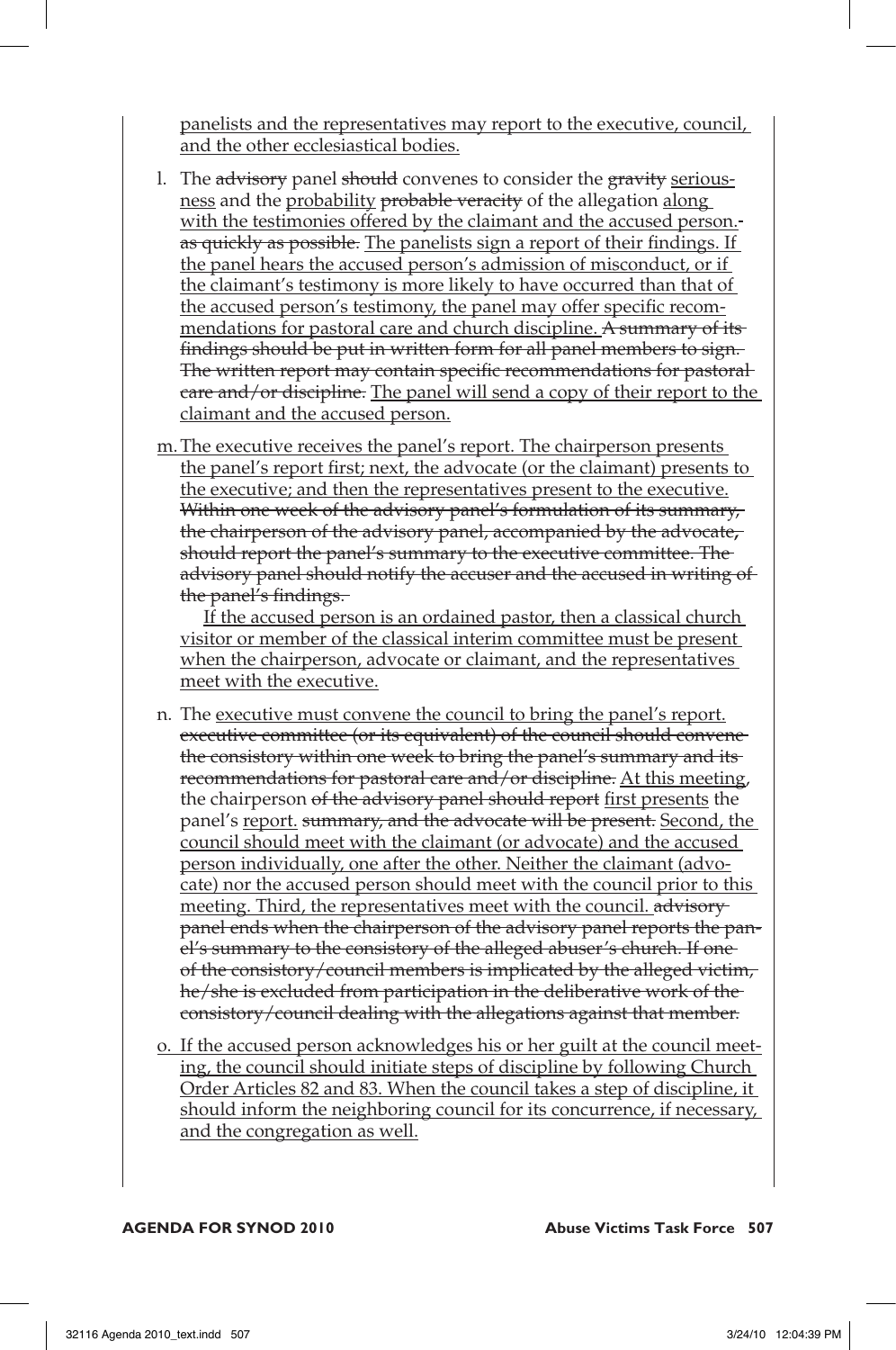- p. The consistory council has thirty days from receipt of the report to adjudicate the allegation and decide the next course of action. The consistory council will should notify in writing the claimant and the accused person of its adjudication and its next course of action, and the accuser of its findings. The council may conduct its own hearing into the matter, and if so, the claimant and the accused person may have legal counsel present at the council's expense.
- q. If the council decides decision is made to take no further action on the report, or if the action taken by the consistory council is contrary to the findings of the advisory panel, then the panel chairperson, of the advisory panel, after consultation with the claimant or advocate, will
	- (1) submit a copy of the panel's report to the church visitors with a request for intervention; or
	- (2) submit a copy of the panel's report to the classical interim committee with a request for further action intervention.

Further action could include the following:

- 1. The Classical Interim Committee meets with the executive committee of the council, the chairperson of the panel, and the advocate to review the findings and discuss the possible steps to take with respect to the report.
- 2. The Classical Interim Committee meets with the consistory to review the findings and discuss the possible steps to take with respect to the report.
- 3. The Classical Interim Committee reports on the matter at the next classis meeting.
- r. If the executive does not inform the council of the panel's report, the panel chairperson or advocate will immediately contact the church visitors or classical interim committee.
- s. The advocate and the claimant may attend any subsequent ecclesiastical meetings where the allegations are discussed, including Classis, the denominational Judicial Code Committee, or the Advisory Committee of synod.

*Note:* The Victims Task Force proposes the following paragraphs be deleted because these actions are not part of the advisory panel process. If the consistory judges the allegations to be weighty and probable, then two members should notify the accused person within seven days that allegations of abuse have been lodged against him/her. The designees should also indicate to the accused the specific charges and the names of those making the charges. These charges should be given in writing. Also, within seven days, the accuser(s) should be notified by two members of the consistory that charges of abuse have been accepted against the accused person and that he/she/they are being notified of such charges.